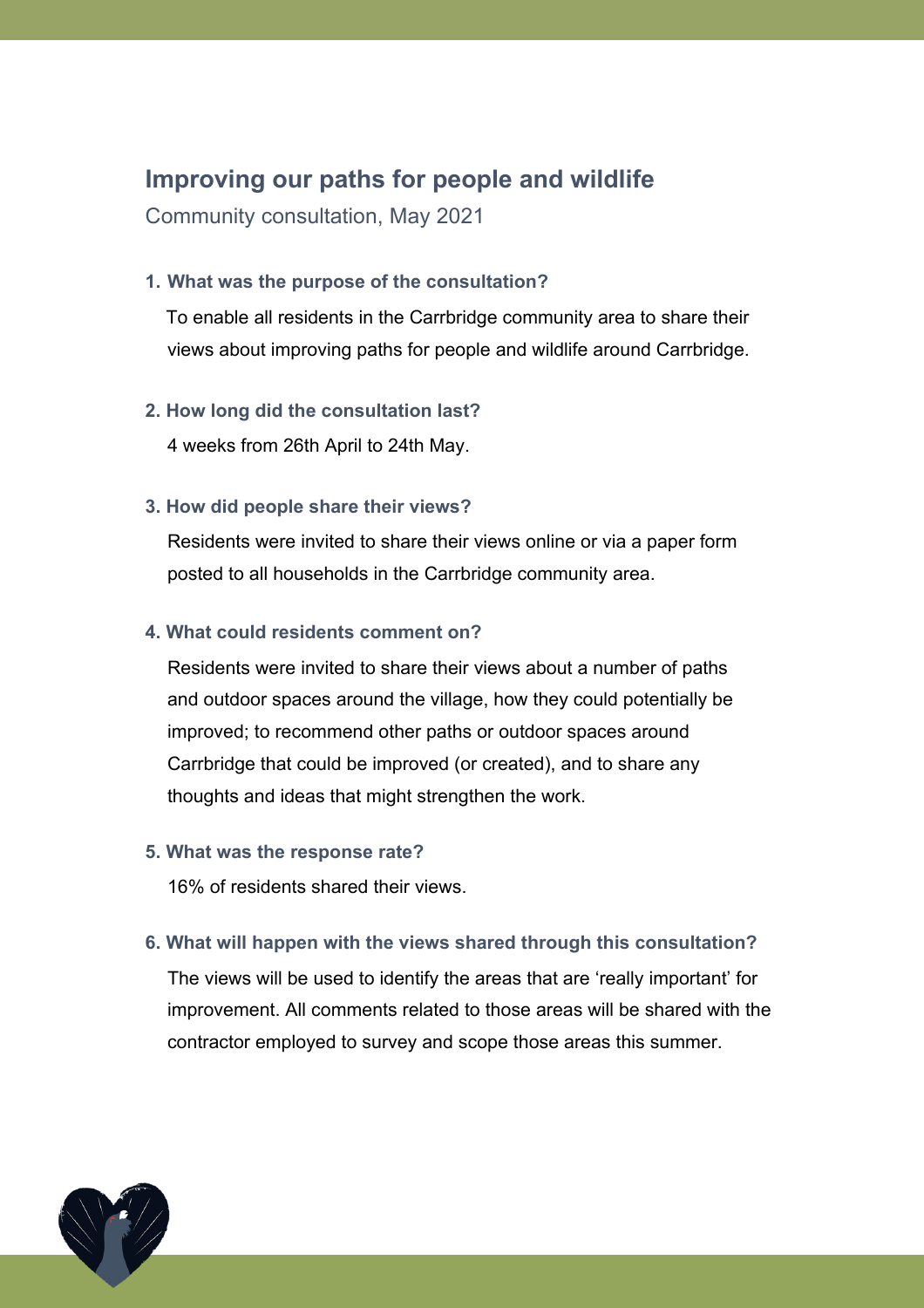# **The results**



Fig 1: Areas identified as 'really important' for improvement

- 1. Bridge viewpoint and entry to riverside path
- 2. Riverside path
- 3. Seat by Ellan Bridge and access to river \*
- 4. Entrance to cemetery Station Road
- 5. Entrance to Ellan Woods Village Hall
- 6. Entrance to Ellan Woods Landmark
- 7. Entrance to Ellan Woods Station Rd
- 8. Roadside path to Carr Plantation
- 9. Snakey bridge in Carr Plantation
- 10. Cemetery and walkers carpark
- 11. Bench on Station Road \*
- 12. Path from War Memorial
- 13. Footpath from trekking to Urquharts Brae
- 14. Community orchard (site undecided)
- 15. Undercover meeting space (site undecided)
- 16. Path from Ellan Bridge to Bogroy \*
- 17. New path from the station to Landmark
	- \* Removed from consultation

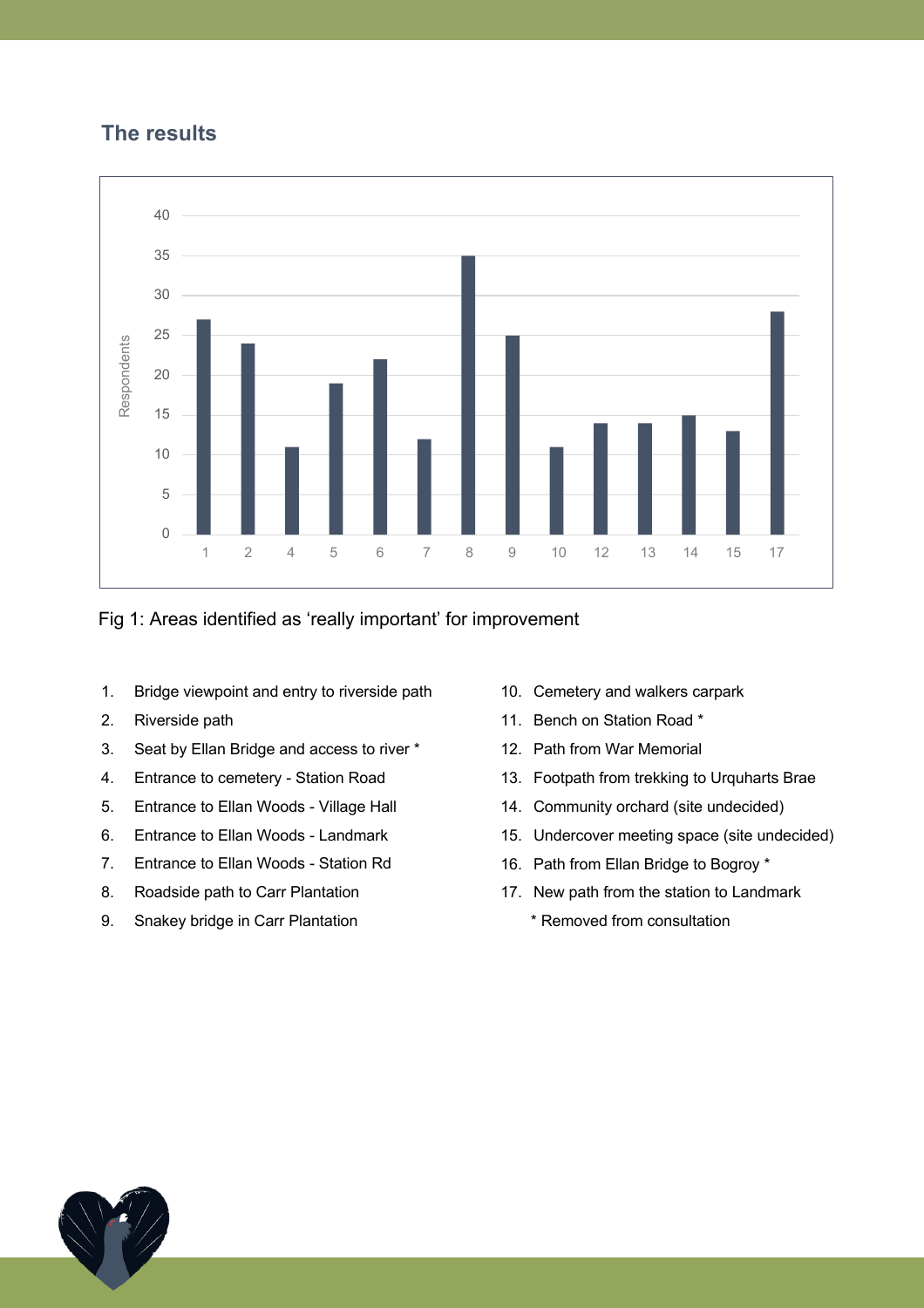# **If you've ticked 'really important' for any of the paths or spaces listed above, how do you think they could be improved?**

# **Bridge viewpoint and entry to riverside path**

- § Clear signage at the start of the riverside path showing it is a circular walk and the time it takes.
- The view point at the bridge is important, it's pretty shabby uninviting concrete that could be much more inviting, and the view at the top could be improved by creating an all access wheelchair friendly spot at the top of the steps, as well as pruning the trees regularly for an unobstructed view.
- § Redesign the whole thing and make it 'all abilities accessible'. Platform at pavement level with glass barriers, seating and picnic benches. Historical information boards. A path down to the river to allow for kids swimming. (Sketch submitted)
- The clutter of signs at the bridge examples very well the lack of coordinated thinking around signage and co-ordination across management plans relating to use of public spaces in and around the village.

# **Riverside path**

- § Riverside path occasionally is badly eroded due to flooding, the lowlying areas should have a sealed surface to prevent this.
- Currently very unattractive, needs to be more "welcoming". This is a key path in the village enjoyed by many.
- **Investigate ways to stop flooding, make river bank more attractive.**
- Get rid of a lot of the undergrowth along the riverside path so you can see the river.
- **EXTE:** It is obviously very prone to erosion due to its proximity to the river, and is such an important route, particularly for people with mobility issues or parents with pushchairs as it one of the few walks with no steep hills or steps. Making it flood-proof should be a priority.

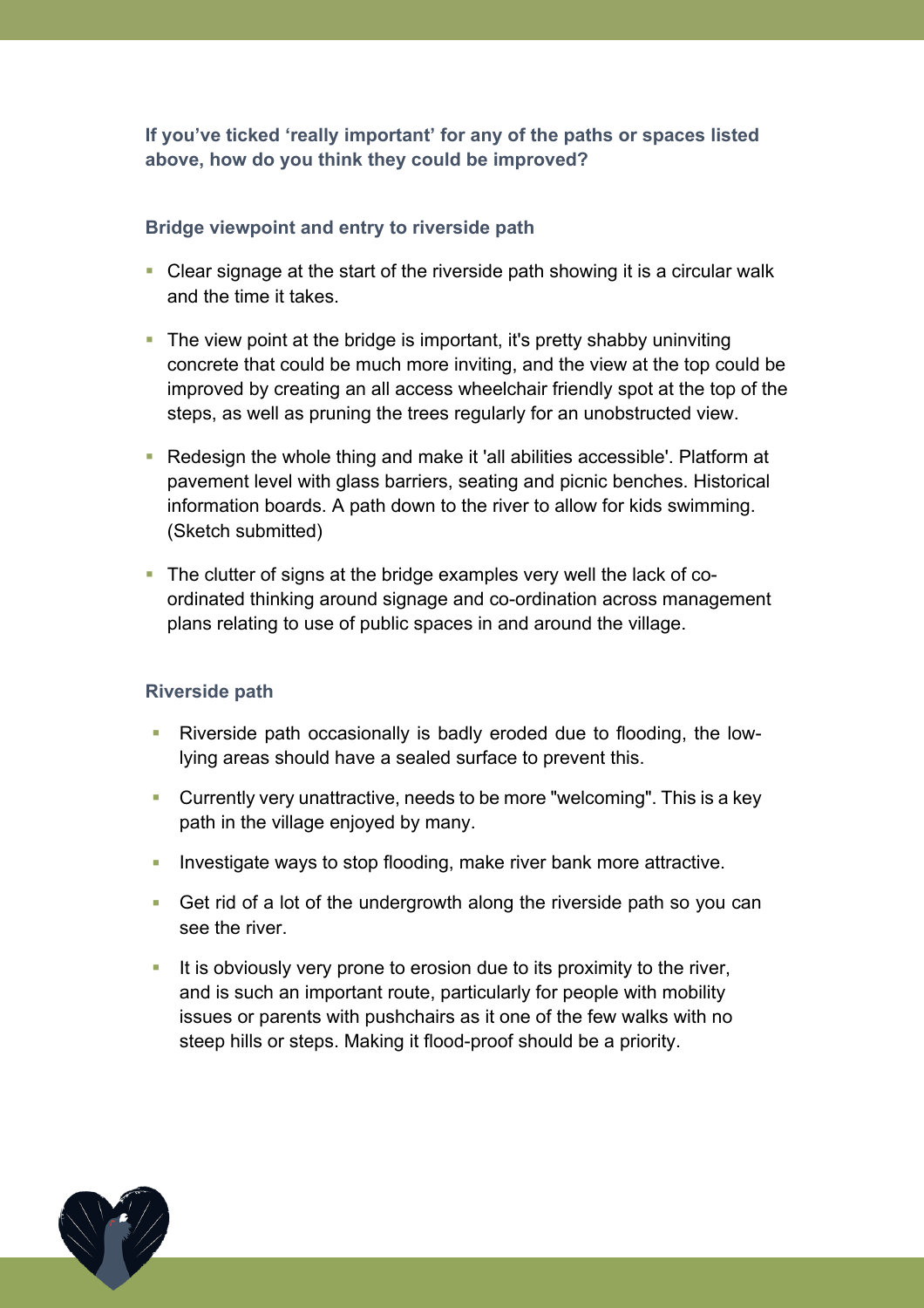- Visitors need to know what they can expect in terms of length and a map of how to do the circular walk returning via Station Rd. This in itself would draw attention to the way in. I have answered lots of questions from folk staying at the Carrbridge Hotel and out for a stroll. Dog poo bin could be further in, say where the first little seat is where the track widens after the garage. NB the riverside path already has lots of wildflowers but tidying up so they can thrive better would be great.
- § Riverside Path needs repaired, poor maintenance and design has led to drainage, fencing and dog problems to the croft. Please consult crofters direct prior to any further work. Attitudes of public towards myself using accessing trail from garage is very poor and signage must be improved to inform of crofting activities. Rest bench on area behind garage is also in dangerous position.
- More seating by the river.

# **Entrance to cemetery - Station Road**

Entrance to the cemetery: one that I use on an almost daily basis. This past winter has been a classic example of how unsuitable and hazardous both the sloping, north-facing road and foot approaches here can be. With no sun, the ice persisted on both road and footpath for many days after the main thaw throughout the rest of the village and you may have noticed yourself on your dog walks, it often comes down to clinging on to the wobbly wire fence to get up or down the slope. On foot, either approach is quite steep for a less able walker, even in summer. It could benefit greatly from shallow steps, or some other way to reduce the gradient and improve the situation for all-ability users. Also a handrail?

# **Entrance to Ellan Woods - Village Hall**

- § Much as outlined in the strategy document for the Ellan Wood entrances - sensitive landscaping.
- Entrance to the woods here could be made more obvious from the main road. Perhaps working with the Village Hall Committee to create a 'Gateway'
- § Plant with daffodils. Possibly the community council would "chip-in?" *(comment repeated for two other areas)*

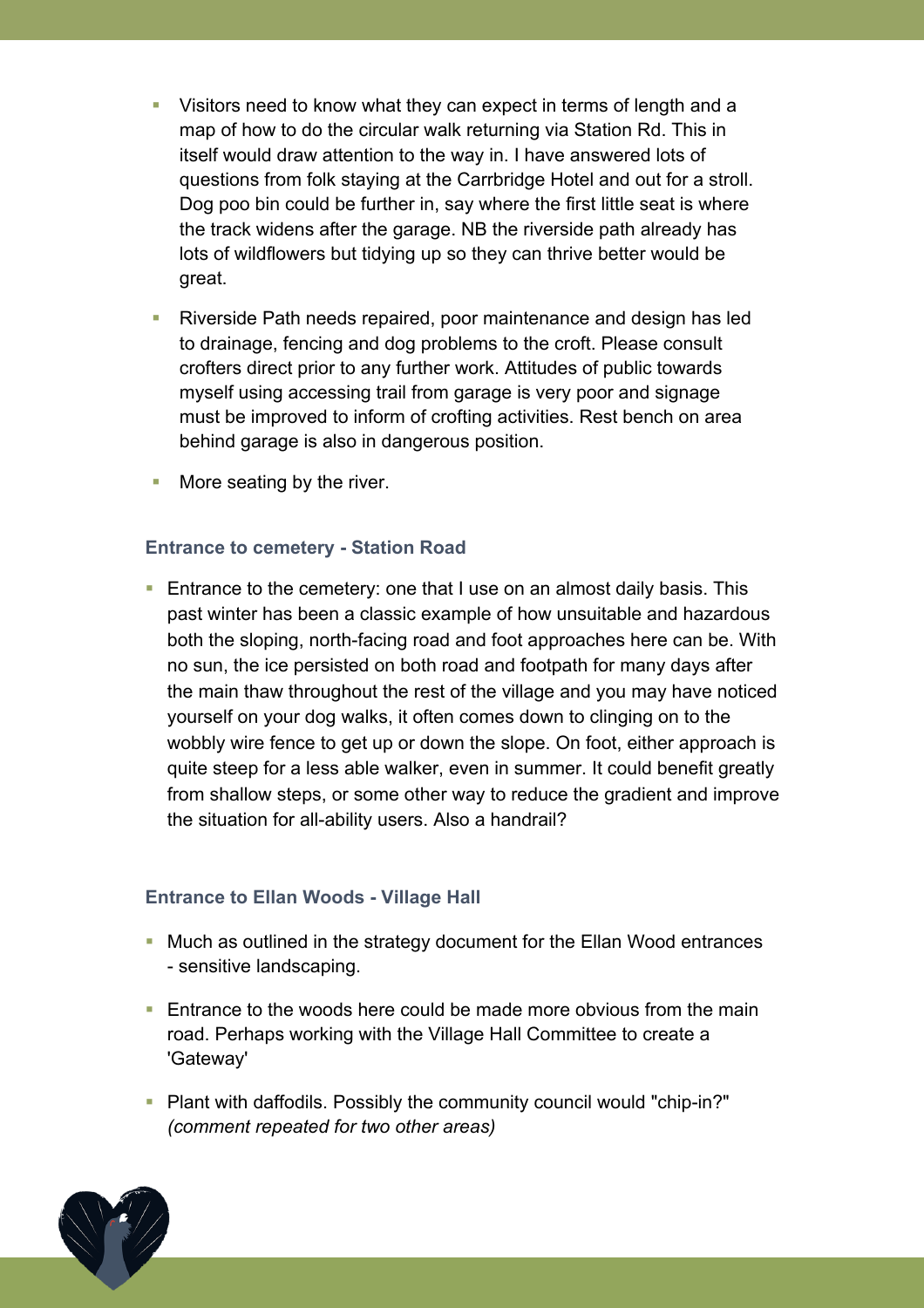- Entrance to Ellan Woods Station Road: there are two entrances, the one further up the road needs steps replaced as icy in winter and appropriate 'natural' entrance landscaping.
- § Takeaway existing pillars and gate leaving entrance open. There's mention of dry stone walling for various locations in the village. Carrbridge is a traditional highland village. Erecting these walls will give the village a suburban look if there is too many. The village is looking too suburban with the amount of 'street bling' i.e. flashing speed lights, count down speed signs etc.

# **Entrance to Ellan Woods – Landmark**

- Path is dark, muddy and overgrown. Definite room for improvement here maybe in partnership with Landmark?
- § Most of the entrances into the woods are narrow compared with other local villages. Could these be improved with hard-core paths if they can't be widened? The entrance by the house and Landmark into the woods is not ideal with the electrical substation but there is some good shrub shelter and bulbs for bird life which would be good to keep. I wonder if it would be better to close this off and relocate the entrance via landmark car park where there is an existing entrance anyway.
- Entrance to Ellan Woods Landmark: Given that it's such a busy part of the village, signage and overall appearance could be improved.

# **Entrance to Ellan Woods - Station Road**

§ Upper entrance to woods from Station Road, steps needing redone. It's also very uneven with huge puddles when it rains.

# **Roadside path to Carr Plantation**

- Needs improved drainage and on-going maintenance. Signage and road crossing could be improved.
- This path gets very wet and is well used. Sometimes users are forced onto the road.
- Proper drainage on this path as floods in any rain.

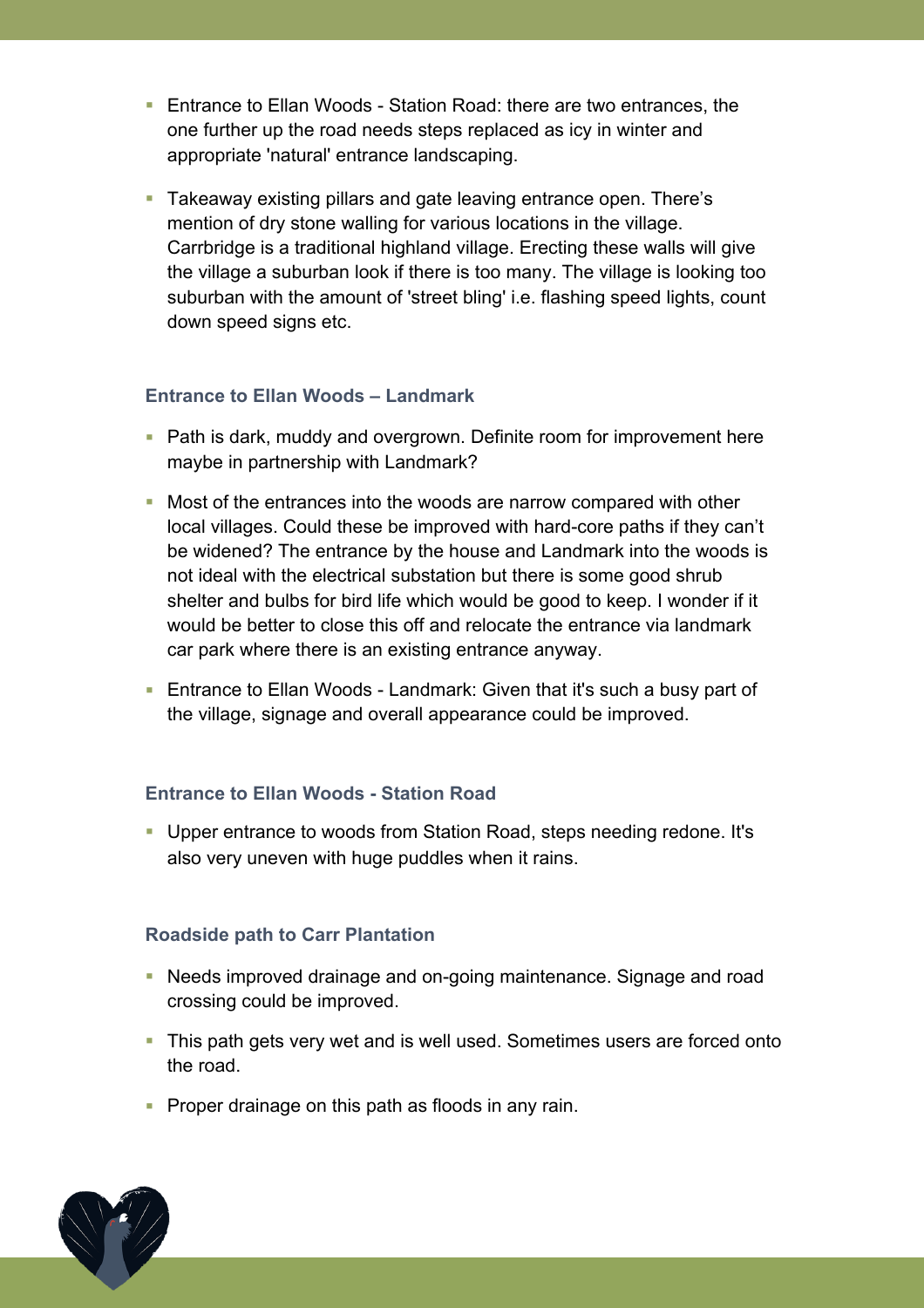- § Needs widened and a better surface. So slippy and muddy in winter. Very tricky to manoeuvre a buggy down there and is an important part of the loop back to plantation.
- § Desperately NEEDS upgraded for all users especially buggies and wheelchairs. Needs fenced off from B9153 for children or dogs. Cyclists NEED a separate route to Kinveachy Junction and Aviemore.
- The road side path to the Carr Plantation is narrow and prone to being very muddy. It is a great shortcut to get in to the woods on this side of the village and then on to Boat of Garten or Aviemore by bike, but it needs to be wider. Also the path along the railway is in particularly bad condition after rain.
- § Very wet and muddy underfoot, maybe so wood chip or something to help walkers walk safely, especially the path alongside the main road.
- Roadside path at present in poor state and not immediately recognisable as part of the path system.

# **Snakey bridge in Carr Plantation**

- § Needs a more robust structure, possibly a curved boardwalk, raised above the bog to allow for the increasing water levels experienced since the building of Tulloch Homes Orchard Place.
- This is currently in a very poor state of repair so needs fixing and it is very slippery in winter - just an improved surface on a new boardwalk might be enough.
- § Needs redone, water table now higher due to new development. Super slippy in winter.
- Snakey Bridge please leave this.
- Raise above bog, widen with one rail. Accessible to all incl. MTBs.
- Snakey bridge has character- so improvements may lost that.
- Really dangerous when wet/icy. Needs rebuilt.
- Used by so many.
- Requires improvement.

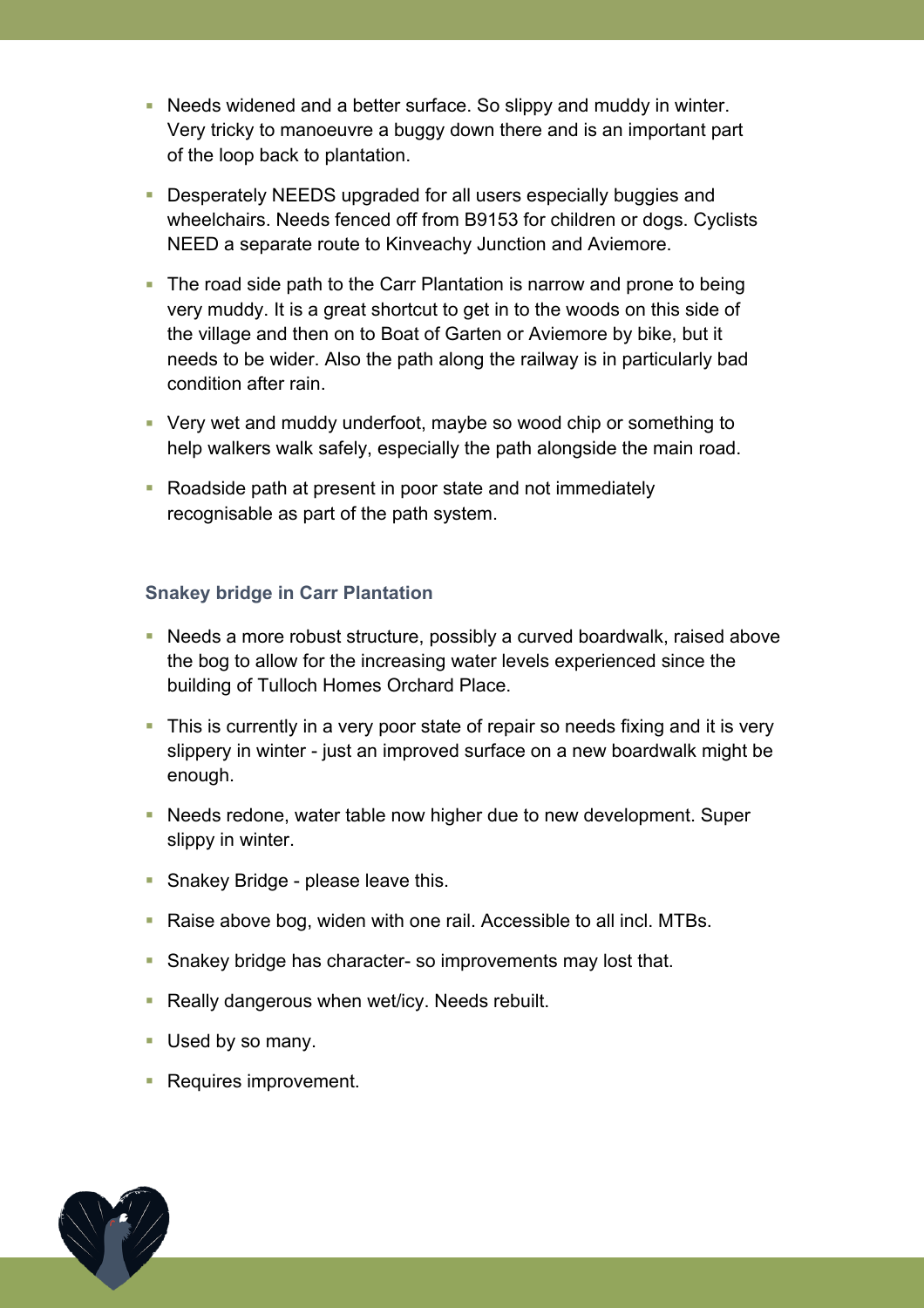- In my view perhaps the highest priority of all the immediate improvements. It really can be VERY dangerous in icy and wet conditions now and it is one of the most frequently used access points on this side of the village, from Ellanwood Road, Rowan Park, etc. I commented on it before, ideally it needs to be raised up out of contact with the water, extended onto firm, dry land on each side, be wide enough for buggies, etc., and have handrails on both sides. I would also say that it is important to include repair work on the footpaths on each end of the bridge - where forest operations and frequent use by mountain bikes have exposed rocks and roots to make it difficult underfoot, especially in icy conditions in the dark in the winter.
- Snakey Bridge is a great bridge and it would be very sad to see this go. Many children love to pass over this.
- The Snakey Bridge is almost impassable when icy or very wet a safety priority.
- § My thoughts on Snaky Bridge are, it should be replaced like for like with perhaps some anti-slip strips for walking on in the rain or winter. I don't want to see any drastic changes on this iconic little bridge as it has been there for as long as I can remember and probably much older than we think. Please do not spoil the charm of it as it's been part of my childhood and my children's childhood and personally I want to see it continue that way for future generations!! Do not change for the sake of change this is how our village becomes sterile and nondescript. These little gem make our village what it is! Thank you

# **Cemetery and walkers carpark**

- § I would strongly discourage any development here. Upgrading the car park and introducing more picnic benches will only encourage campervans who should NOT be permitted to use this area in any circumstances, contributing to litter a disturbance to nearby homes. A covered area here would only encourage badly behaved teenagers.
- Personally I don't think we want to 'advertise' parking by the cemetery.
- Car park signage/ spaces- not clear currently. Places to sit.
- § I do not think that walkers should be encouraged to drive to this spot. Parking here should be reserved for the disabled only and funerals.

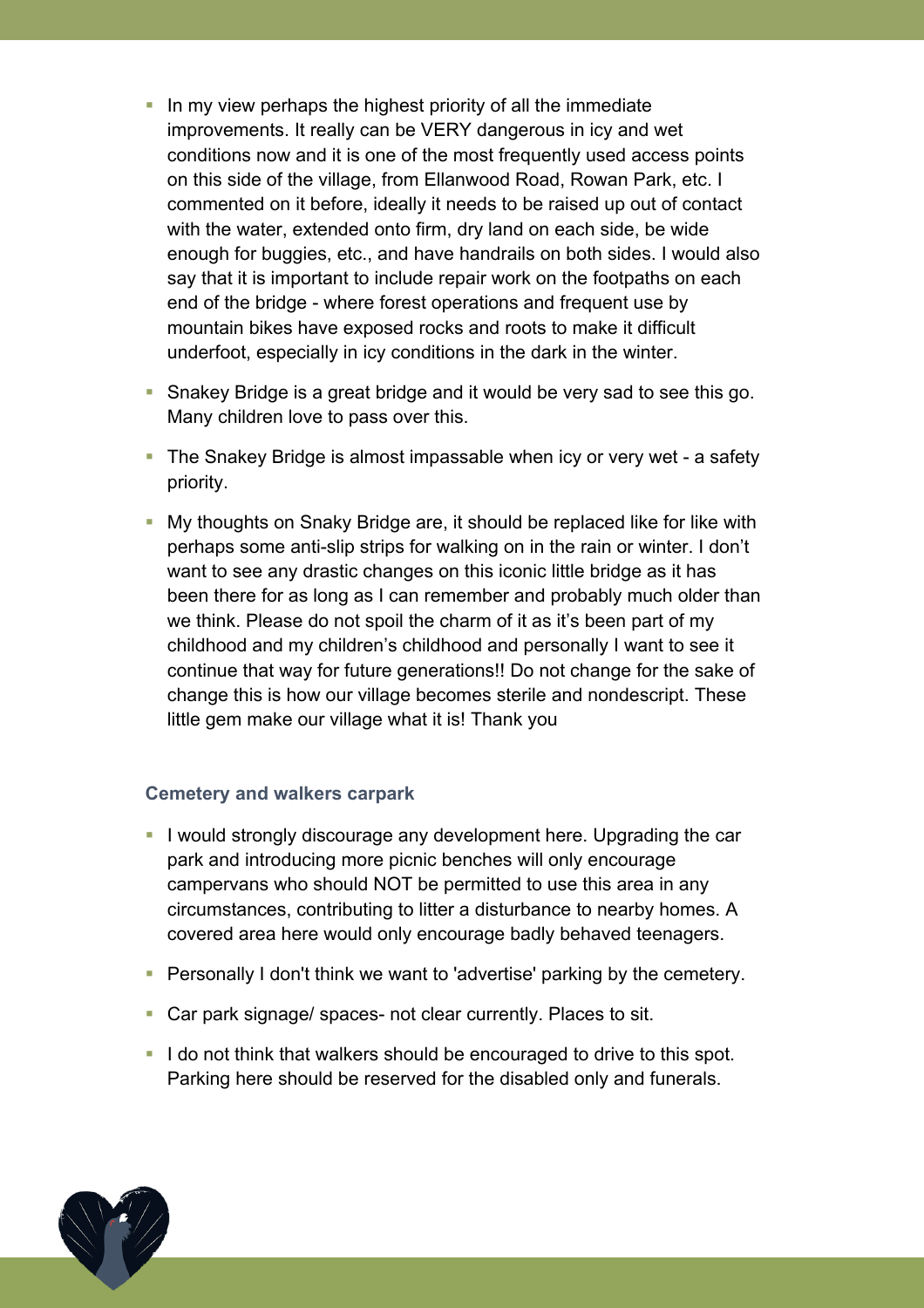# **Path from War Memorial**

- § Widened and better surface so accessible to all. Nightmare with a buggy, even an off-road one!
- All ability access up to memorial.
- Could be better. The hill is quite steep and could be made to look more attractive given the importance of the cemetery and war memorial in this location.
- This path is not important in the big picture but some hard-core may help to dry it up a little. To improve it to all abilities status may require the purchase of land from residents?
- § Plant with daffodils. Possibly the community council would "chip-in?"
- War memorial to be visible from main road, sign posted at road; hall/ houses entrance (Fairwinds) and path improved.
- § I haven't ticked really important for the path from the War Memorial, but my house backs on to it and it gets very muddy and almost impassable between my house and the Archers house. Any improvement would need to tackle this issue before any cosmetic work on the entrance.
- § This has 'character' and there are other routes to the war memorial.
- Probably pretty important to local funerals where people are not necessarily wearing suitable outdoor wear - upgrade to similar high standard ones in Ellanwood.

# **Footpath from trekking to Urquharts Brae**

- Again, not important in the big picture but if this path were to be improved, it would be nice to include some interpretation about the history of this location, particularly in relation to the Trekking Centre which provided visitors with much enjoyment for almost 50 years. It also played an important role in forestry operations in WWII. Robert McInnes at Ellan House may be able to help.
- § Urgently requires maintenance from Station Road.
- Right of way from stables to Urquhart Brae is overgrown in places and too narrow, with a very uneven surface.
- This is an alternative path into the woods and other routes are already accessible.

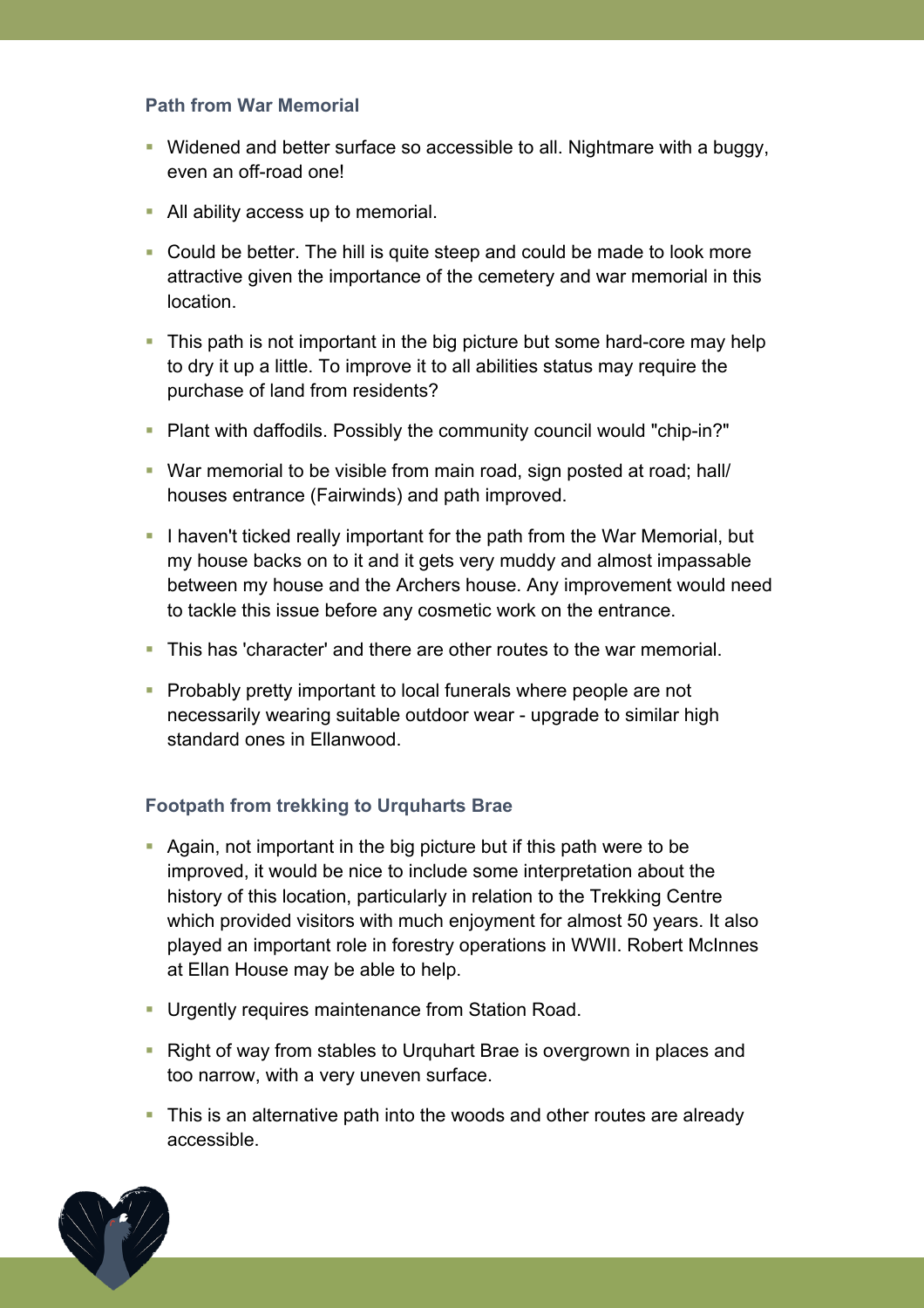• At present unsafe for use by anyone- serious trip hazards and horses kept off this and paths round Ellan wood.

# **Community orchard (site undecided)**

- § Brilliant idea. Centre field opposite main car park (across road)? Action orchard with potential for allotment?
- Plant with daffodils. Possibly the community council would "chip-in?"
- The orchard seems a good idea.
- Create a community orchard: Lots of reasons to do this. Environmentally useful. Educationally useful for children. Financially useful to those struggling to feed their families. Another opportunity for the community (of all ages) to come together on a project.
- § A community orchard is a fantastic idea and I would give it full support. Not sure it 'fits' in this project but if it is a way of getting one, I'm all for it.
- Community orchard with wild native fruit bushes/ trees

# **Undercover meeting space (site undecided)**

- Why an outdoor meeting place, when a perfectly good one already exists within the Primary School grounds (unused all w/end and after 4pm daily)?
- Think an outdoor meeting space is a great idea, especially in current covid times.
- Brilliant idea.
- § May encourage antisocial behaviour health walk leaders already pick up beer cans etc. from cemetery / station road junction.

# **New path from the station to Landmark**

- § Would be great for visitors, so many walk down station road and along the high street - too long for young kids especially before and after long day at Landmark.
- Realise this is difficult but I think a new route for visitors getting off train would be a great asset.

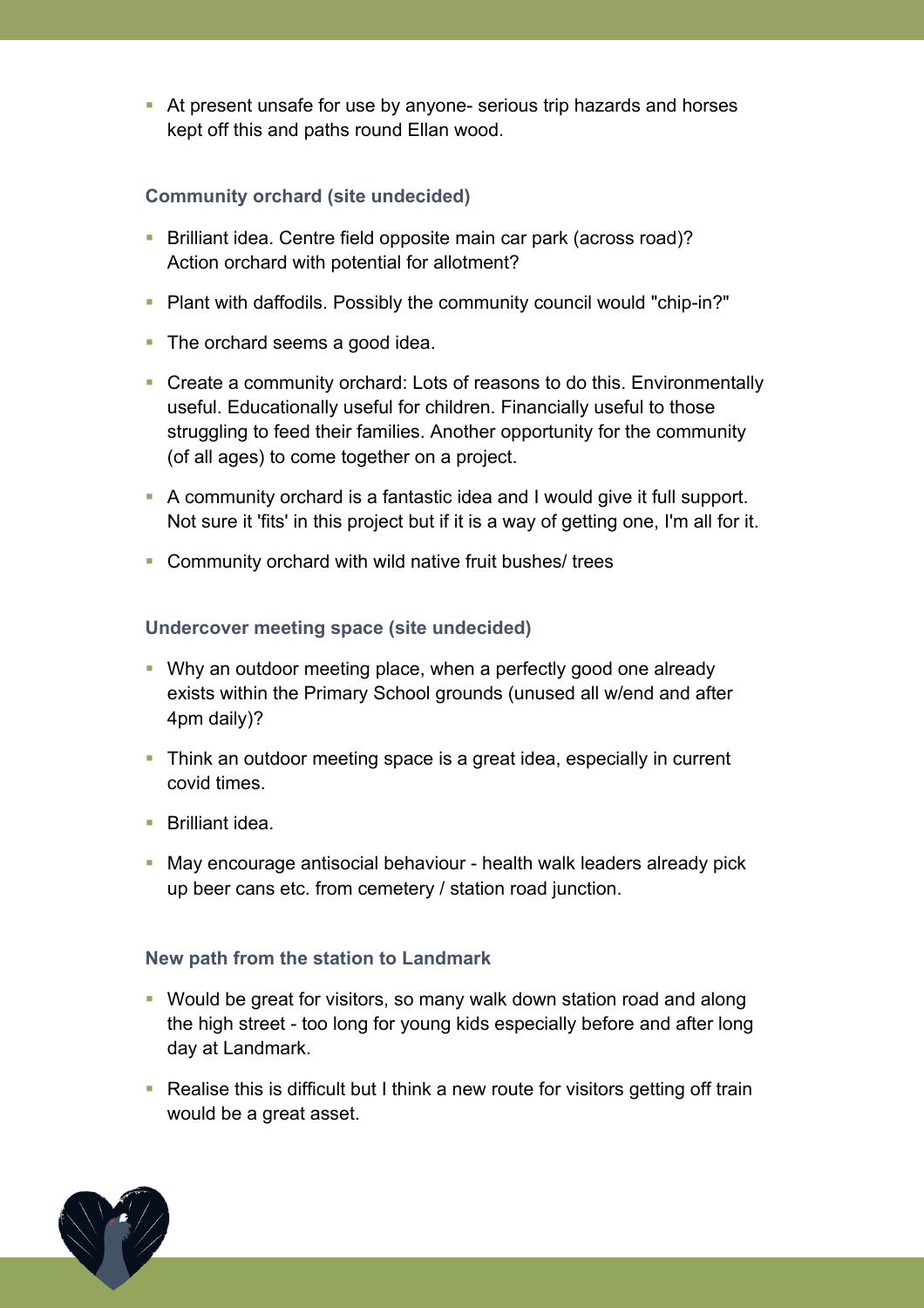- A footpath to the station would benefit everybody in the village who uses the train or volunteer to make it attractive with flowers etc. as well as visitors to and from Landmark. Such a route would be preferable to the long straight stretch of Station Road. A purpose-built link from Landmark to the station could be accessed from several of the existing paths currently linking different part of the village. The main problem with using a path to the station is that it involves a long, time-consuming connection at the station end: going east to Station Road then west again to the platform 2. This must be shortened.
- Have you looked at train times and costs? Travel from Glasgow 01/07/21, 2 adults+2 kids, costs £222.30 or £178.20 + Landmark entrance fee £92. Only 2 trains stop at Carrbridge. We'd assume most visitors to Landmark are people holidaying in the area, or are locals, and wouldn't be arriving by train. Path is an expensive idea.
- § A path from the station to Landmark would encourage people to travel by train rather than by car.
- § Away from people's gardens central to forest.
- The path between the station and Landmark is already present and maybe just needs some sign posting.
- Better signage.
- Station to Landmark doesn't need a new path it just needs signs on the paths which are there already.
- Path from station to Landmark supported by HML CRP. May not need to be all ability as woodland paths are not. Would half distance walked, many will walk back via village. Small signs to village centre and shops and bar required.
- There is No Access at present but would be really useful so top of the list please.
- Entrances to popular paths need to be made welcoming. A new path from the station to Landmark would be a very good idea but it must be well signed and advertised so people know about it in advance.

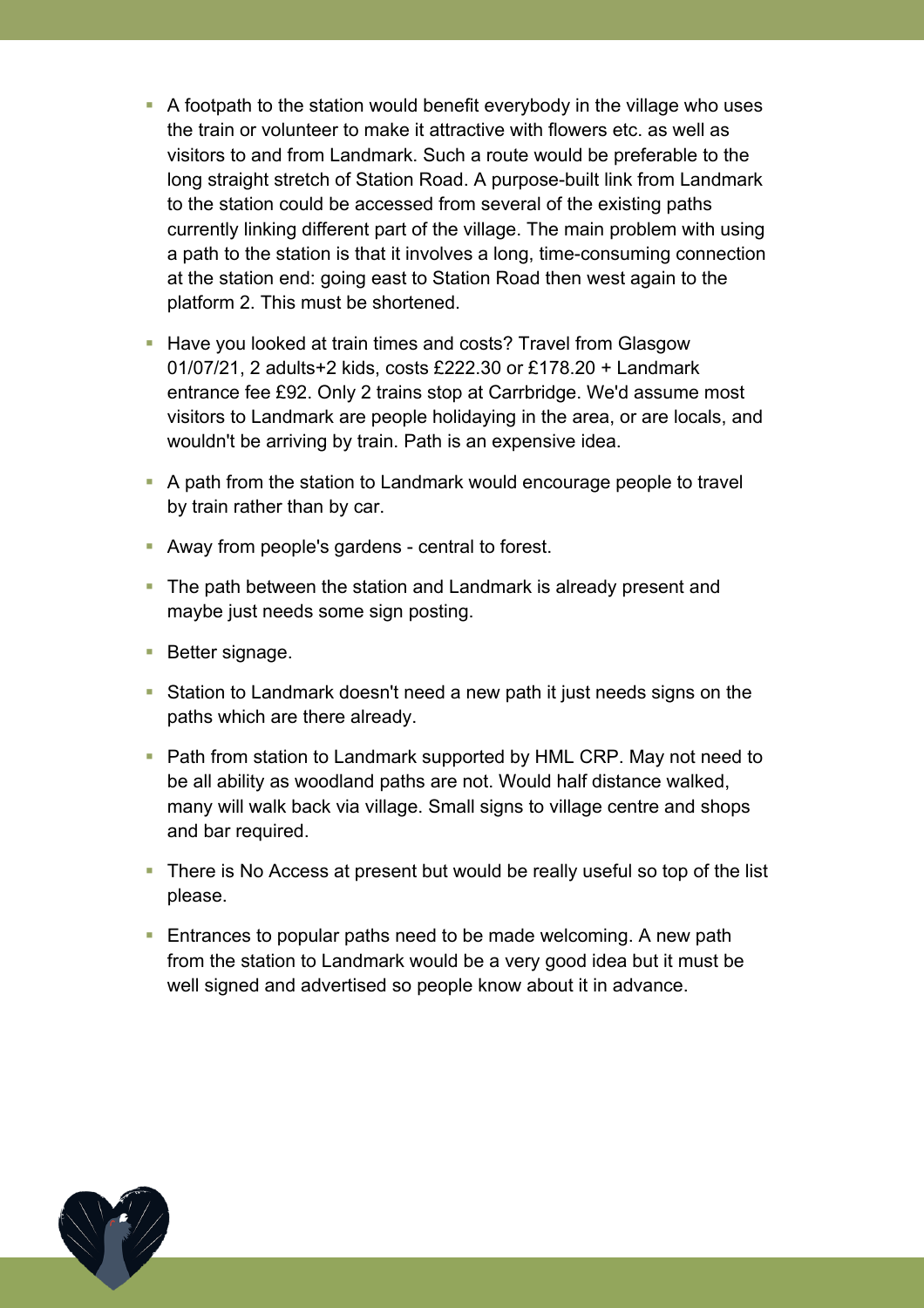# **General comments**

- The woods can only be improved by removing all the signboards and the only path we need is a NMU from Carrbridge to Kinveachy.
- A lot of paths become muddy in the wet so walkers find a new way round the mud creating wider patches- which is never good.
- Several paths are uneven with roots exposed. These become very slippery when wet.
- To have all large paths around the village will force people further afield to get a bit of enjoyment.
- § Most of the existing entrances, paths, benches are perfectly adequate given their image. 'Prettifying' them would simply be wasting money which would be better used on other aspects of village life such as better facilities for children and young people.
- Overall more: seating, signage, shelter.
- Better access required from main street and church. Current path not suitable for those with limited mobility.
- This is a very leading question- only wanting comments on 'really important'?
- § Allotments and community coppice would be good as well.
- Great you are doing this keep at it.
- I don't understand why Capercaillie money is being used for paths around the village where there are no Capercaillie.
- **I like the ideas outlined in your plan.**
- Important to prioritise within "really important"- level of use, propose, seasonal usage.
- Why is there only a question and space to write about really important? Many of the paths you are wanting to change have real character and add adventure to trips.
- Smarten up much of the public spaces in the village.
- Better signage, more bins, signs displaying information about the area.

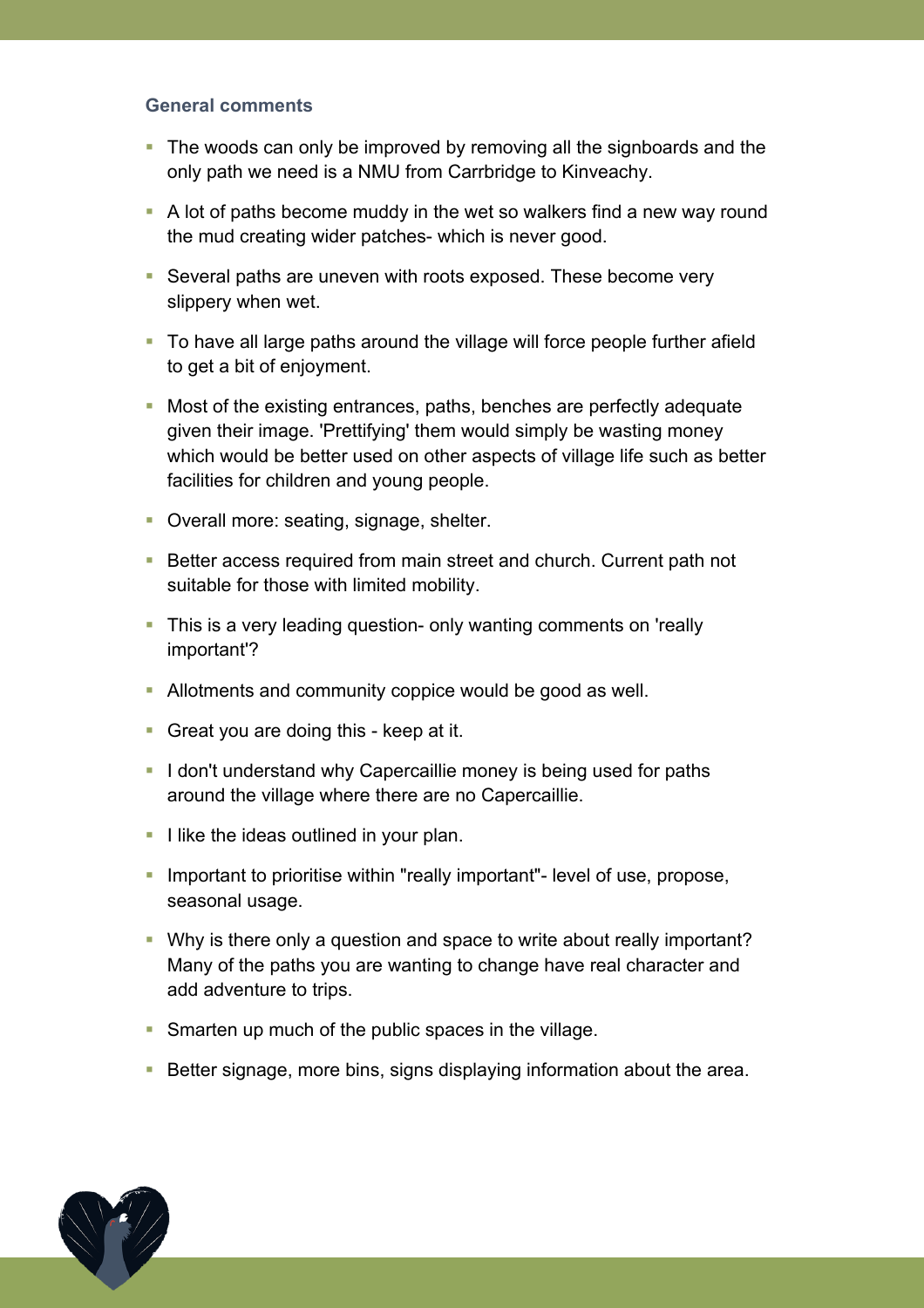- Leave well alone and trust people to behave responsibly and stop advertising where the capercaillie are. All about money!!
- This goes for everywhere really, lots of maps and signage stating how long walks take, then clear signage for where walks go. And times rather than distance as different countries use different measurements.
- I think the entrances from the main road are most important, as they are the ones visitors will see as they drive through.
- § Locals already know where all the paths are.
- § Our paths are fine as they are. LEAVE THEM ALONE.
- These are all brilliant ideas making the village a more attractive place for residents and visitors alike.
- § You have said it all in the booklet. Very well put together.
- The existing path network is a fantastic natural asset to Carrbridge. The character of the path network as it is, is what draws people on foot, bike, ski or horse to enjoy the woods. Being able to experience walking through nature on natural paths, softened by pine needles, with exposed tree roots, rocks and mud is what provides a sense of experience and adventure for all ages' groups. Making 'improvements' to the path network will most likely jeopardise/sanitize the very natural character that encourages people to go to these woods in the first place with the risk that people move into potential areas of capercaillie habitat instead.
- The Carrbridge capercaillie group has caused unpleasant feelings in the village and instead of taking people with them is have a divisive effect.
- **•** It would be really great to see improvements.
- § A general tidy up of the verges past Urquhart Brae, under the bridges and outside the industrial units, as these are neglected by the council. Not a good impression for walkers etc. Also a rubbish bin at the barrier beside the old sawmill as this is a dumping place for litter used by cyclists and dog walkers.
- § Most people are in favour of conservation but not to the extent of feeling alienated if their views do not coincide with the group.
- **Entrance needs tidied up with better signage.**

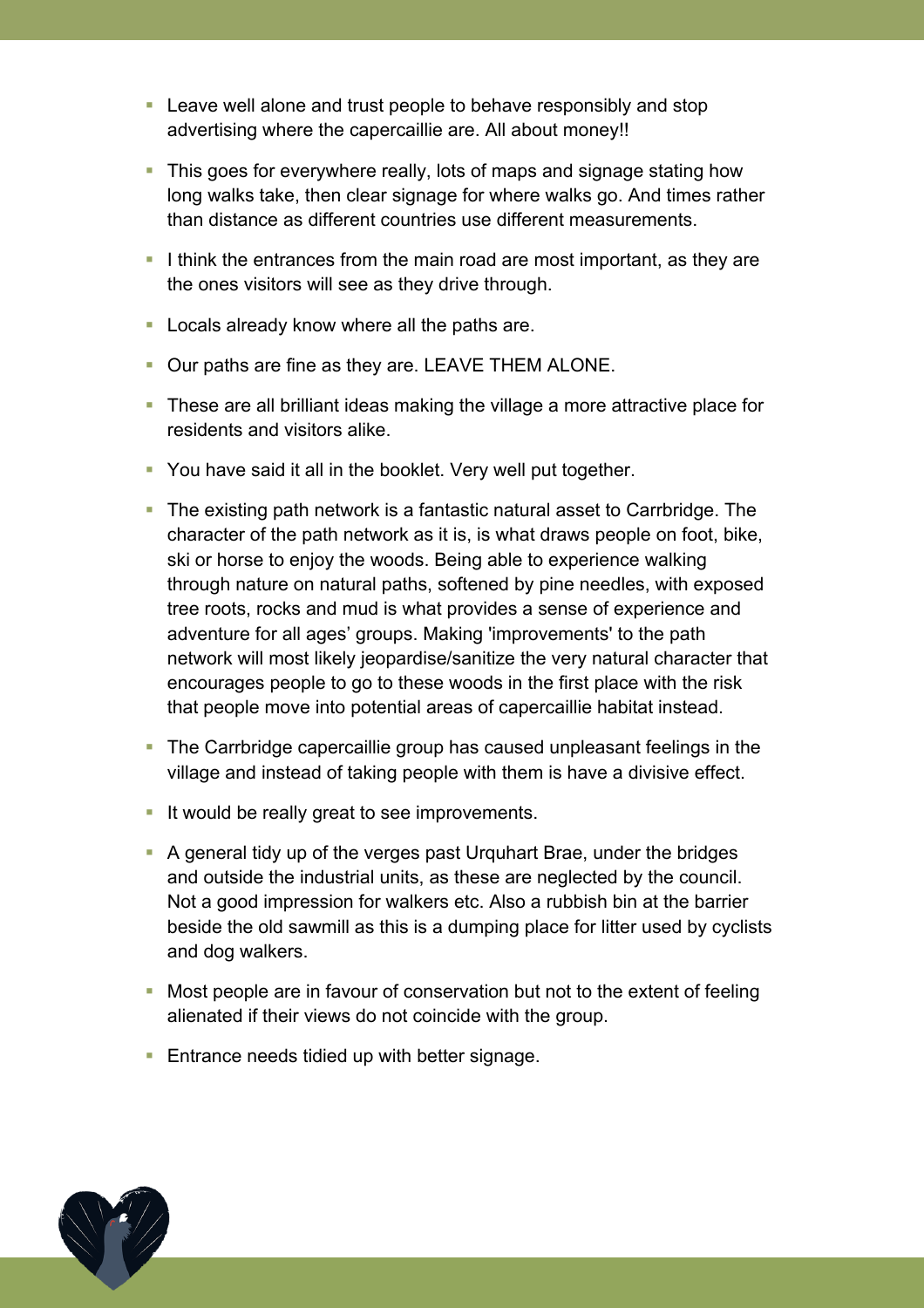- Paths around the village are adequate for what they are there for. Things are more important in the village just now like our teenagers who are needing things to keep them out of trouble and entertained instead.
- Staggered stile is difficult to negotiate- remove. Path goes onto steep/ rocky section so main, wider already resurfaced path along road probably better to signpost to
- The booklet produced to illustrate your ideas seems a ludicrous waste of money. The cost of putting it online would have been minimal and as effective.
- Chicken wire on steps loose/ broken- Have sliced toe on it. Not grippy underfoot- new safer.
- Seating for less physically able or elderly on level spots and arm reststo help us old stiffies stand up after our rest and spell watching and enjoying the environment. I was sorry to spot that the bend halfway up station road had got fenced off. It was a great bit for a rest even though the ground under it was difficult to walk on. Why is it closed off?
- Some viewing spots/ hides where our local species could be watched. Especially birds and wildlife not so common elsewhere.
- Nest boxes strategically place with secluded benches so that they can be watched.

**If you think there are other paths or outdoor spaces around Carrbridge that could be improved (or created), please tell us where they are and how they could be improved...**

- Access path down to river below Packhorse Bridge to all families to access for swimming.
- Create an orbital path with footbridge across river from games field to Dalrachey Lodge Hotel.
- Empty land beside train station and at tarmac yard up Station Road- I've always thought these would be prime for community buy-out and orchard/ community meeting space/ allotments/ car parking/ outdoor covered space opportunities.
- Creating a cycle path from Carrbridge to Aviemore.
- Something created for older kids.

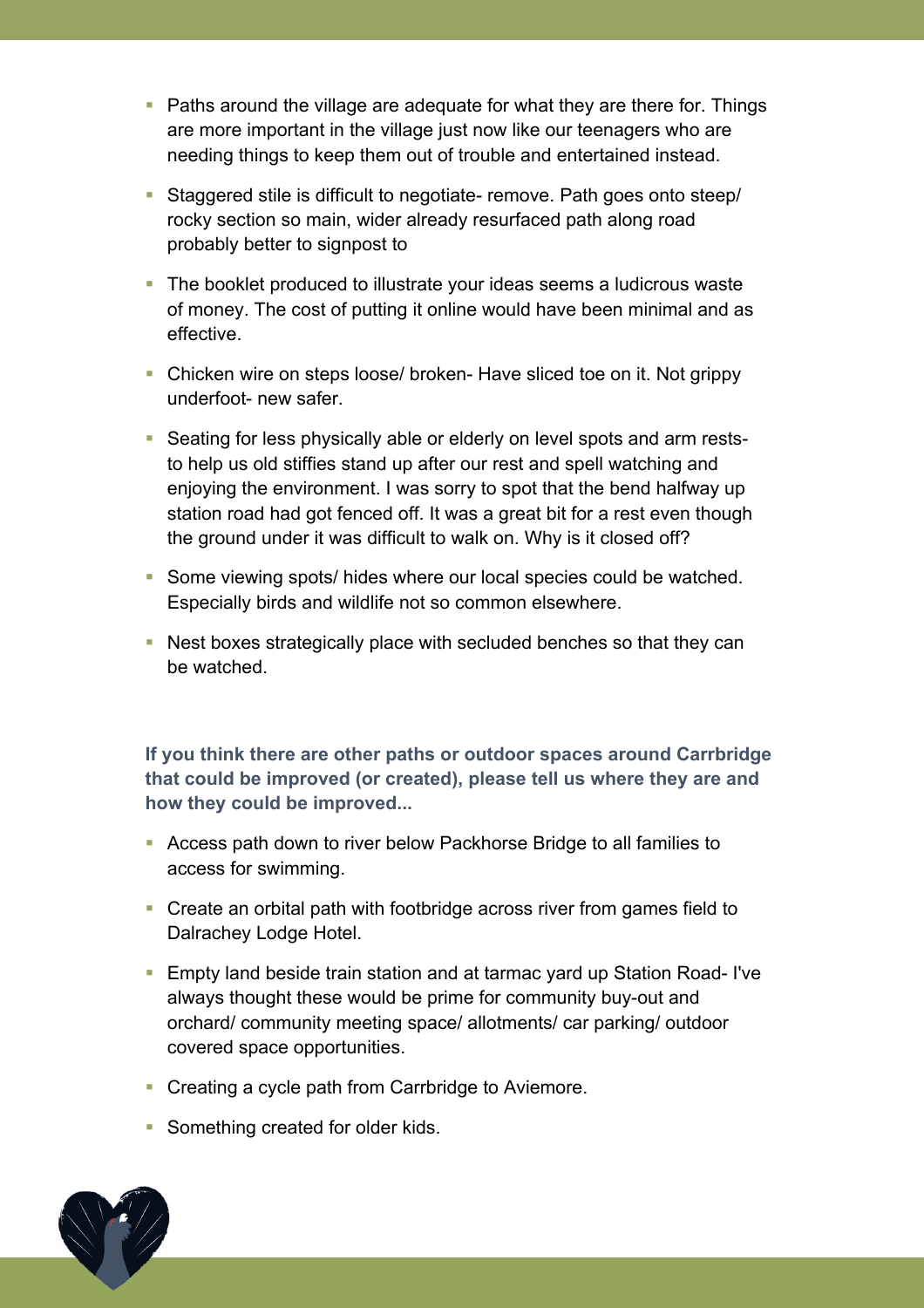- Centre of village, around 300 bridge carving, could be better community space and more inviting to spend time.
- I think your coverage is fairly comprehensive but 2 additional options might be included: Footpath from Carr Road to the primary school (this is being discussed as part of the anticipated development at the Bullfield on Carr Road but it would be good if this project could ensure that it's done properly). New river crossing (?) from primary school to Dalmore would be great (realise this is a long shot!).
- A circular route north of the Bogroy road would take in the existing forest tracks from the road, looping across the back of the golf course and Lochanhully down to the Grantown road opposite Dalbuiack. One very big attraction of that particular route is the spectacular hairpin in the middle where the path dives down to the burn and then back up again on the other side - very attractive for walking visitors and a considerable challenge if the route was being used for any kind of organised running, skiing or cycling event. Adding this top loop to the network would mean that the only missing section for a complete boundary route would be a link and footbridge to join up between Dalbuiack and the end of the Sustrans cycle track on Carr Road. Access from Landmark carpark. The substation could certainly be prettier (disguise with facing up with stone?). But if you remember back to before about 2004, when the Council upgraded the route from Landmark through to the cemetery (removing the old pinch points at the wooden bridges and filling in the boggy bits) there was access straight through from the far corner of the front Landmark carpark. After the path work was completed and the wire fence replaced, however, the access was moved to a much narrower gap right in the corner of the car park. In practice, although it is a squeeze through (impossible for buggies or mobility aid users) this entrance is still heavily used by locals and visitors to Landmark, not least the dog walkers. Rather than concentrate on having to direct people from the car park back out to the substation entrance, it would seem better to try to negotiate with Landmark for a second, restored, wider and more inviting direct access (all ability) at that corner of the carpark. From what I observe, both people and poo bags abandoned by the path or hung on trees, my guess is that the vast majority of owners of dogs that arrive by car never actually pass by the poo bin at the substation.
- The path from CRANNICH park into the woods.
- Main path to Carr plantation/Docharn from Carr road often really boggy. Path becomes not accessible. Spring loaded gate is narrow and awkward for buggies/prams, bikes, wheelchairs.

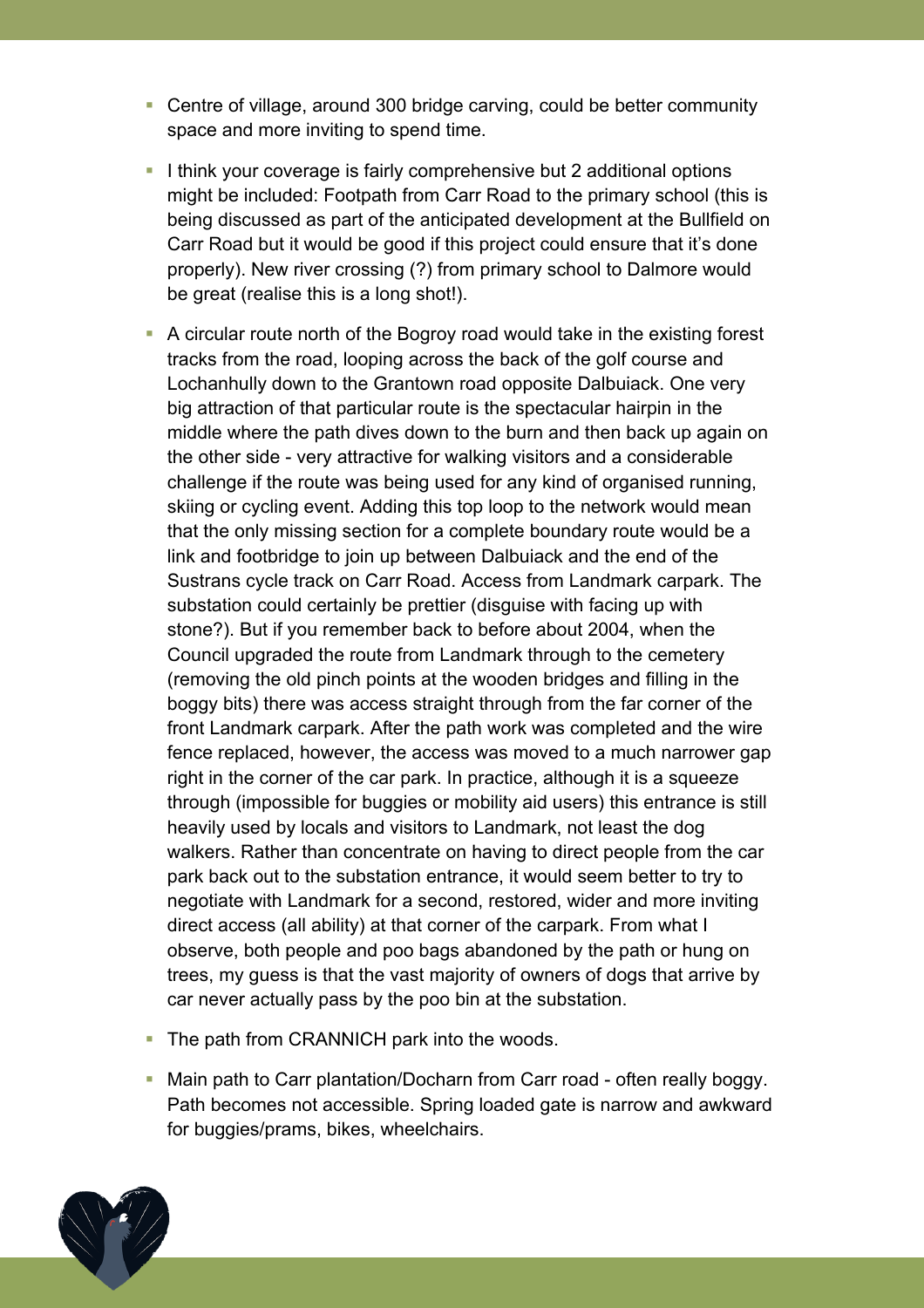- The path going behind the 6thgreen on the golf course up to the woods, could be a good candidate for improvement, this path can lead to Allt Bog nan gabhar, or the fairy glen, which is a popular route for kids and tourists alike.
- § Maybe more could be made of the football pitch area?
- On Station Road, create a pavement on both sides of the road from the cemetery entrance to the train station.
- There is also the path in Ellan Woods, down the long steps, by the wolf structure, that could be improved. Surface is eroded. Additional benches dotted along the paths
- § I would love to see planning towards and work towards an orbital path around the entire village. I imagine that the most significant expense would relate to creating a footbridge at the downstream end of the village. From a walkers perspective this would be a complete gamechanger.
- Path from village to Lochenhully
- Remove the ugly wooden carving at the north entrance to the village. It looks like Carrbridge is some sort of dippyhippy commune. Remove the dated 1960's style wooden bench in the village car park and the out of place urban flower beds. Remove all of the signs in the woods. Our woods are no place for signs boards and there are far too many of them. Small discreet directional markers are more than adequate.
- Create dedicated cycle routes/ paths to allow more people to cycle. In particular create safe cycle ways for children to cycle to and from the Primary School and the park.
- Create a path along south side of river, access is from Carr Road down behind water treatment plant.
- The land at Tarmac yard and the old sawmill have huge potential for the village, and there uses should be explored. The land next to Carr Cottages could be put to much better use, particularly with the new housing development. Either as a play park or other community asset.
- § I would love to see fruit trees planted around the village car park and in the field across the road, which there could also be raised bed vegetable planting.

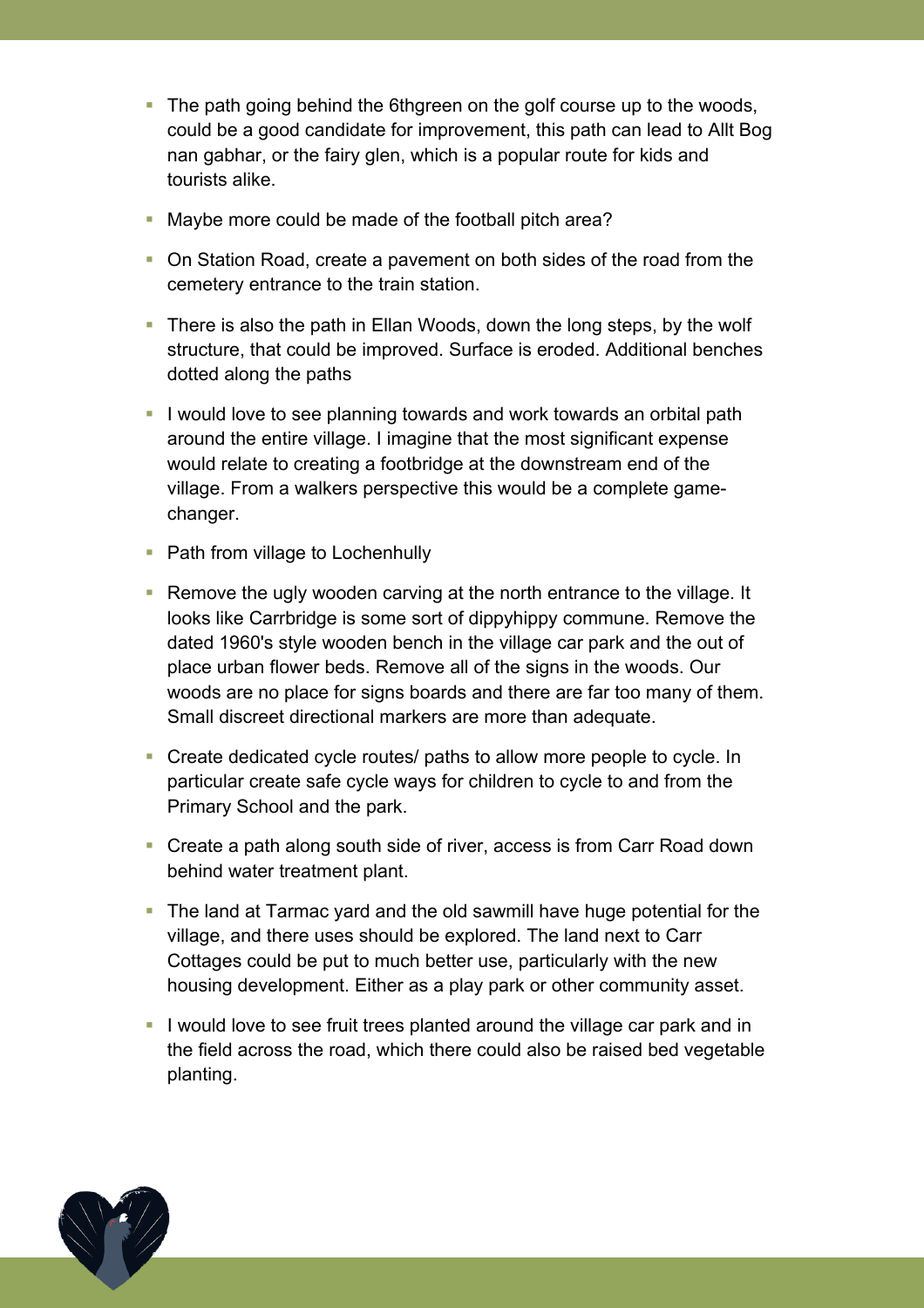- After the tree felling by Scotrail/Abelio and then Seafield Estates there has been a deterioration of the path network from Landmark tower to along the railway line. Areas now prone to flooding and very bogey and causing braiding to paths. Businesses that damage paths should be asked to reinstate the paths properly not just in a token way which is mostly what happens.
- When I first moved to the village I wasn't sure about the sculptures/seats in the area of the woods beyond the cemetery but have grown to love them over the years and watched them weather and blend more and more into the woodland. The artist is/was really significant and it would be good to have better signage to these sculptures and more info about him. Similarly with Alice's sculptures - a sculpture trail would be great.
- There is a need for a path connecting the track/path alongside the main road from Ellan Woods exit back into the village. This however may be established with the creation of the new cycle path to Aviemore dependent on the route it takes.
- Station access road (to the station gate). Perhaps just signage for pedestrians on the road.
- There are already plenty of paths in a good network to give a variety of walks- length, difficulty, types of environment; so maintaining and upgrading is sufficient with little need for more.
- § Most people in the area enjoy what we have and should be pleased that this work is going on.
- We want a bike path from Carrbridge to Aviemore!!!!
- I think there would be some benefit to put in some signage including (distances) up behind the golf course.
- Right of way from Carr Road to path behind. All ashwood houses- in front of Ritchie's house. This was closed off, but was a Right of Way. Please check.
- § With the new houses at Orchard Place, would a path into the woods be possible, to join up with the paths in Carr Wood?
- § We have a great network of paths and it will be a shame to lose of the quirky paths.

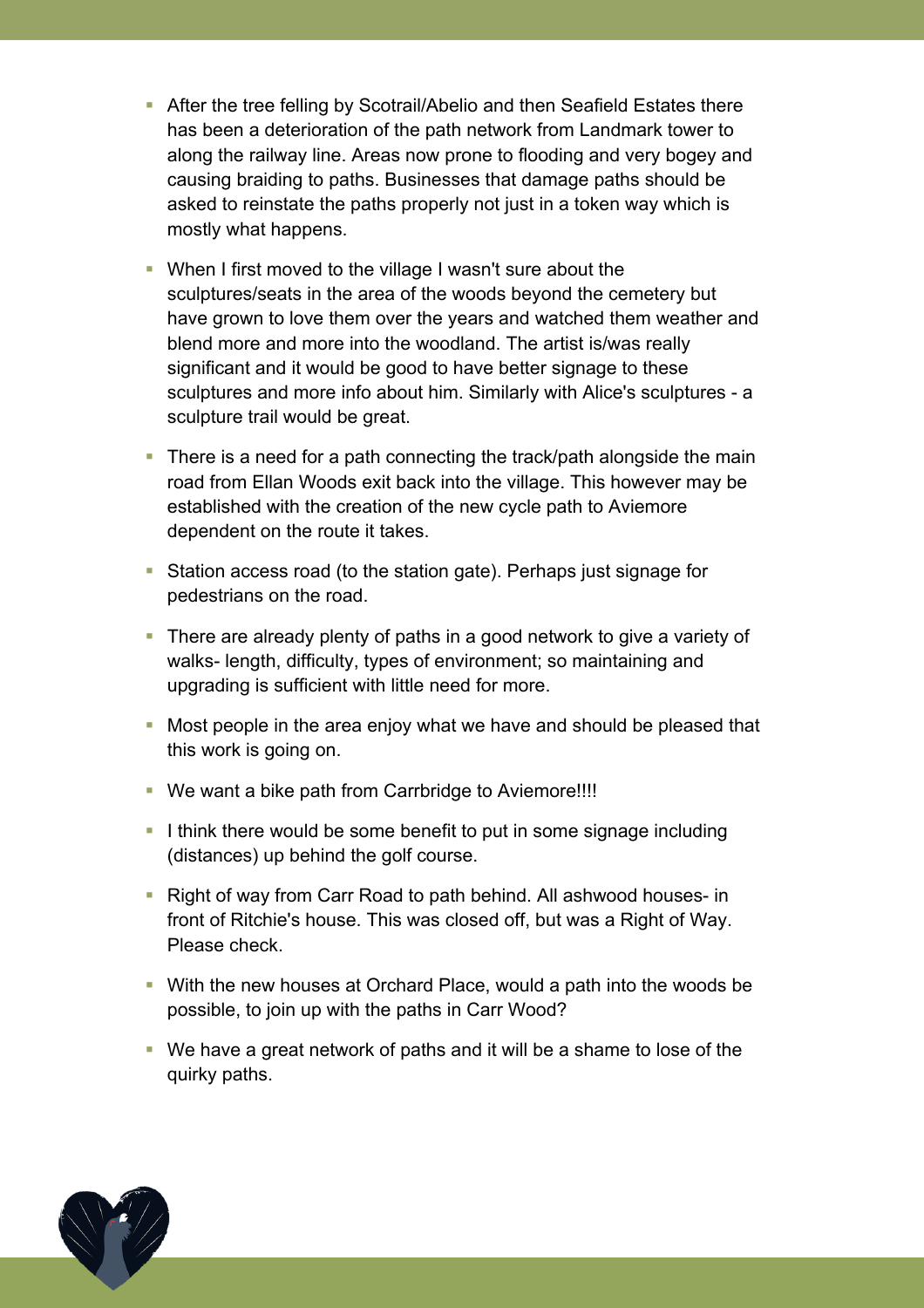- The Snowberry and trees by the old bridge should be tidied up to give a view of the bridge from the 'coronation bench' by Mole Catchers cottage. Also better access down to the water so litter picking is easier and safer-The whole area gets a lot of litter by the end of summer!
- § Some effort could be put into restoring old paths, particularly to Duthil and return by other river bank. Many paths exist behind golf course with some old marker posts which could be restored or renovated. Many of the existing uneven paths are exciting for youngsters to use, particularly walking over tree roots. Narrow winding paths are typical of a village. Carrbridge is a country village and some of the proposals to change the path system are typical of those found in town or city parks. Most of the paths are useful and useable as they are.
- § A safe path along Carr Road for the children to get to school would be a far better use of money! Protect the children is surely a more important issue. Where was the Cappa Project when the 47 houses where in for planning.
- Path improvements sounds great and aids access for all. However, this needs to be balanced as the avoidance of "urbanisation" of the natural landscape is essential. We need to retain some semblance of a natural environment.
- From seat at top of golf course to Lochanhully. Lochanhully into the village by side of busy Grantown road?? Separate cycle track once path for cyclists to Kinveachy Junction sited or better signposting for cyclists down Carr Road.
- This may be covered by No. 17 (other side) but there needs to be a decent path from the Station to Landmark essentially along the fence line. But it needs to link up with the paths in Ellan Wood to the rear of the houses on Station Rd. This would create a great circular route without much work. An access point at the station beside the old yard would also allow walkers to link down onto the Riverside and back to the village centre.
- Railway path- drainage improvement. Many avoid and go off trail to avoid very wet, boggy bits.
- A hide? Would it take an awful lot of maintenance? One that would be accessible to disabled and able footed alike. Please : ) It's not just the sport itself that needs to be level but the access too. Aviemore forgot about that!

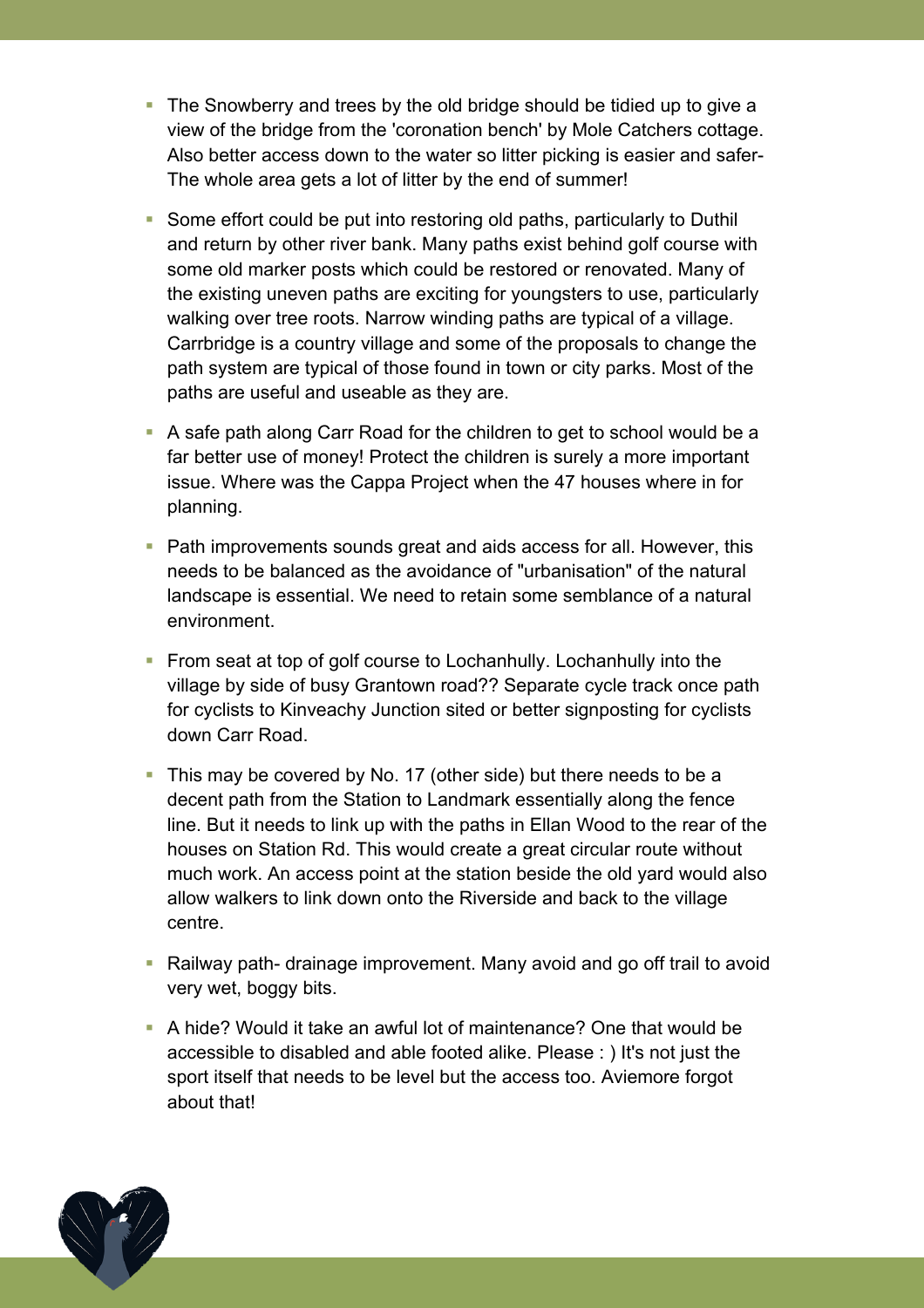**We're working to create and maintain fantastic paths and outdoor spaces to enjoy around the village, to ensure capercaillie also have the space they need to thrive. If you have any thoughts and ideas to help our thinking with this work, please feel free to share them...**

- § More doggy poo bins. I'm not sure whose job it is to empty them, or if it's possible to have more. But a few more at entrances/exits to the forest would be useful.
- Better signage at the main car park about paths would be good too.
- And mentioning the public toilets on signage.
- For something that purports to be a conservation strategy there appears to be little consideration given for the environment or sustainability when choosing to consult through a full colour booklet mailed to each household. This consultation offers very little in the way of a meaningful or a genuine form of consultation. It is clear that the direction and approach to be taken has already been determined as suggested in the next steps phasing work, appointing contractors and timescales even to the extent that it states that 'funding applications will be submitted to deliver the proposal/s identified as a priority this year'.
- Thank you for all of your work I really appreciate it and the leaflet is great.
- What absolute rubbish. This has nothing to do with saving Capercaillie. Leave our paths, capercaillie and village alone.
- § Do improve paths don't be bullied into not doing can't do them all Riverside one really important.
- § Organise regular guided walks in the woods, with community ranger on local volunteers
- I am disappointed by the glossy nature of the leaflet though I really think it's a bit 'over the top' - our household for one would be very happy with simple electronic communication. Could there be an option to 'optin' for electronic communication only I wonder? I would really like to see environmental issues (in relation to low impact productions for example) as being central to all of our actions.
- § Will be great to see paths improved well done.
- § I would assume (and expect) any footpath improvements to be carried out in the lowest impact way possible.

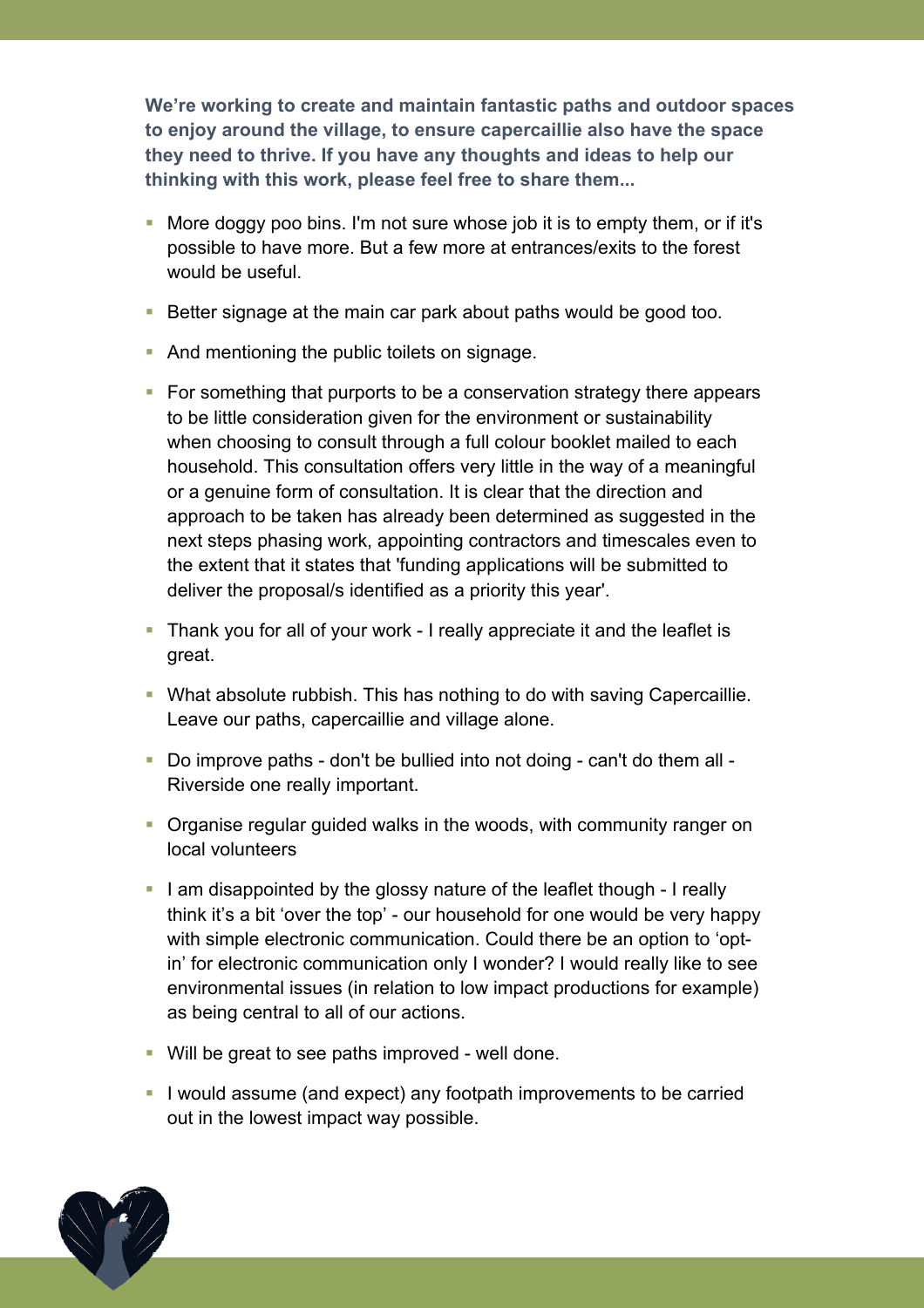- The strategy booklet does not make any direct reference to the draft management plan for Glencharnoch issued by the Woodland Trust last year. Most of what they plan would seem to fit well with the Capercaillie strategy but it might be worth mentioning specifically in future plans that every effort will be made to coordinate with the activities of the Woodland Trust. Section 14, community orchard. I have advocated for years that a good way to enhance and protect the public asset of the areas of Carr Wood nearest to the village would be to designate an area for the long-term planting and development of an aboretum - "The Carr-Boretum" (cf; Faskally Wood north of Pitlochry, which goes back to its use as a training area for forestry students, or the famous giant trees at the Hermitage). The area I have always suggested is the triangle marked by the first crossroads south of the Snakey Bridge, the Carr Road gate and the cairn of stones where the path joins the Sustrans cycle route. That might be considered a bit too far out from the village and rather different from a community orchard, but still on a related theme. As for an orchard, my thought would be the area of the woods immediately alongside Rowan Park. Originally it was envisaged that a second line of housing would be built on that area, but that idea is long gone now. If you go along there, you will see that the area has been really neglected and poorly used for many years - just as a convenient place for dumping rubbing in many places. With existing accesses from Rowan Park beside the Cards and the Telfers, plus from the end of Ellanwood Road, and the opportunity to border onto the wider woodland/bog areas, I would suggest that it could be a good location both for village people and for wildlife. Section 15, undercover meeting place. I always thought that the outdoor classroom/Gathering Place at the school was intended to be available for the community as well. Perhaps rather than trying to develop a rival covered area, it would be better to consider how the existing Gathering Place could be developed/upgraded to meet the joint needs of school and community? Access points on Station road - there seems to be some confusion in the booklet between the two footpath entrances. The pictures and description in section 7 relate to the access nearest the station, whereas on the plan in the booklet area 7 is focused around the other access, opposite Helen Banks and Jane Melon. I would argue that both should be considered in any improvements, but it is not really clear from the present strategy.
- § Happy to have proposed improvements for our important community with its diverse natural environment while public money can be wasted on a project with no future until decisions are taken to address predation.

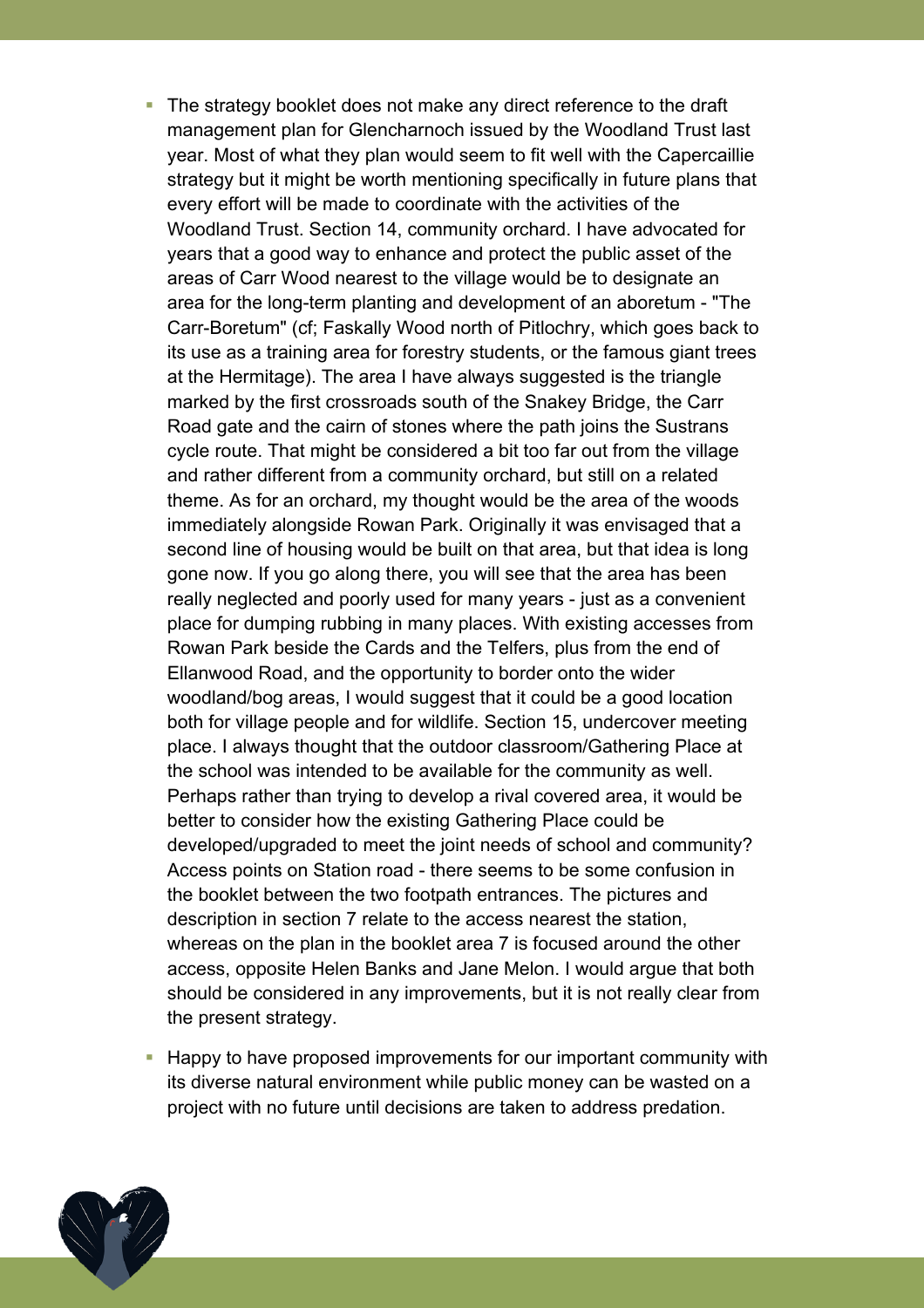- § Create a keep fit trail around part of the wood, part closest to the village, easily accessible. With equipment like swing bars, parallel bars, sit up bench.
- Is it time for the CNPA to consider planting more trees and keep our woodlands safe for future generations?
- I think we need more frequent village litter picks. Also a dog poo bin at the village hall entrance to the woods - that entrance is used by lots of local people with dogs. Suggest moving the bin from the bus stop to there?
- This path improvement plan is described as a contribution to help give capercaillie the space they need to survive. I am sorry, but IT IS NOT! This plan is in my view a contribution to the demise of these birds because money and precious time that should have been spent on actions with an immediate positive effect for capercaillie are being wasted on symbolic stunts that may look good in a newsletter, but will not save a single capercaillie. This path improvement plan is also a contribution to potential tensions between residents because it was published without land owners consent. Landowners who say no for any reason might be accused of not wanting to contribute to save these birds. If people who are used to walk their dogs on rougher tracks or off path in further afield areas decide to reduce the disturbance to capercaillie by using village woodlands paths for their walks, they are perfectly able to do so without path improvements. Most visitors seek areas with ancient woodland and open scenery because that is exactly what they come here to enjoy. They don't have Carr Plantation or Ellan Wood as their preferred options but feel forced into more scenic areas because they are unable to cope with the path standard in the village woodlands. If they were happy to walk in parklike areas or plantation forest, they would probably stay home. People with limited mobility don't swap from using paths in capercaillie sensitive areas to village paths because of path improvement. They most likely cant access capercaillie sensitive areas anyway.
- The notion of improving access points is laudable and very much needed.
- Clarity and (colour coded(?)) mapping that illustrates the places where it is 'safe' to walk dogs off lead, versus, where you should be more cautious.
- § Closed reserve for Pine Martin will help the re introduced Caper increase in numbers.

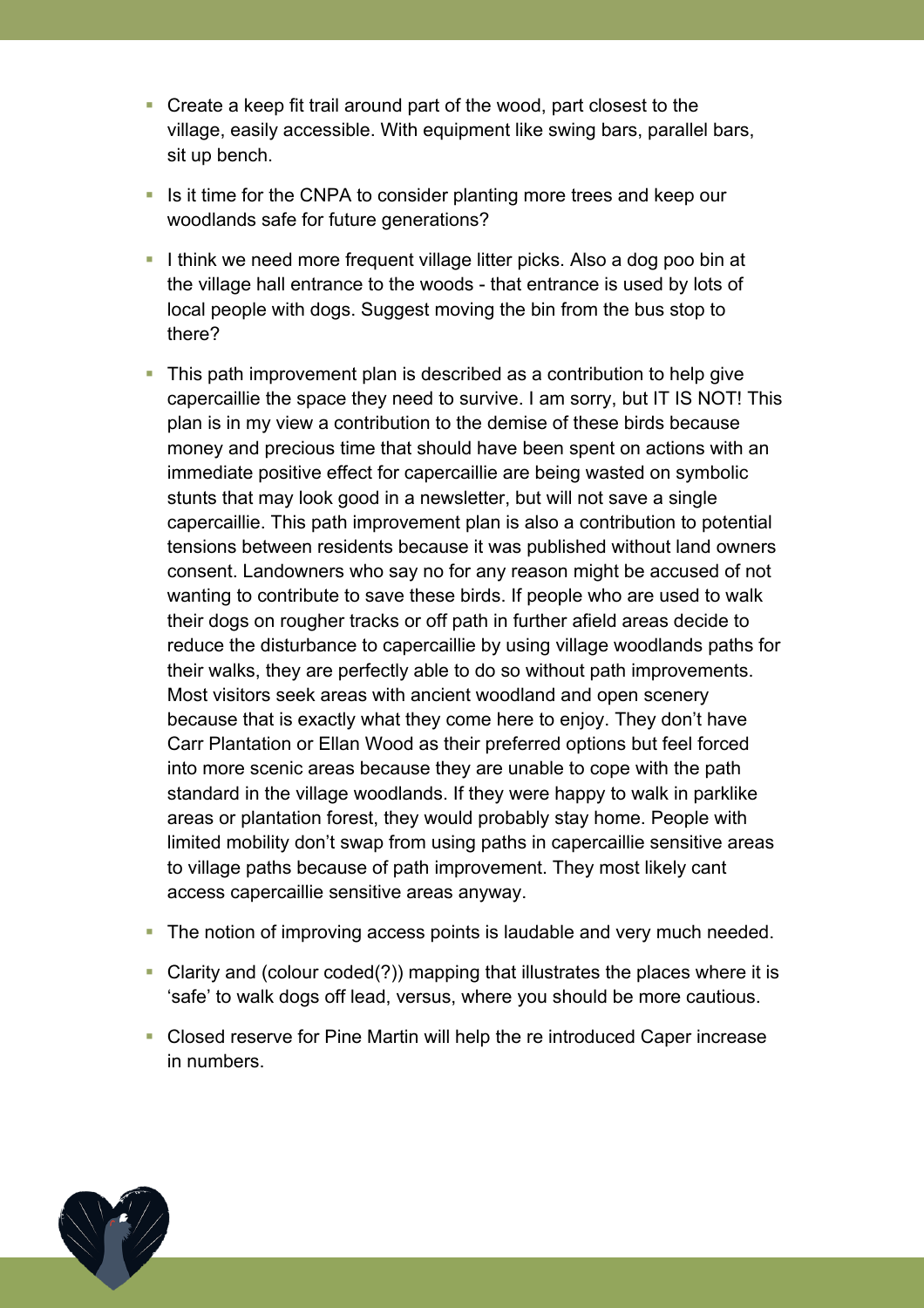- § Always happy to help with things on an ad hoc basis if needed, and supportive of your groups efforts.
- § It seems to us that very little of this has any +ve or -ve relevance to capercaillie protection, except that better access to Bogroy would be a -ve. The riverside/cemetery/Landmark sector isn't caper territory, and changes to the paths there won't stop dog walkers from going farther afield (i.e. usually driving up Station Road) in order to let their dogs run loose. If anything, attracting more walkers close to the village makes dog owners less likely to let their dogs loose there, and more likely to drive somewhere else that actually is caper territory.
- In my response above I think all of the footpaths listed above are 'important' but I have only recorded them as 'important' if I think they need to be improved as part of this work. I think many of them are in good condition and don't need further improvement.
- Very useful to maintain path structure in the village and encourage more outdoor activity.
- § Keeping the path network feeling as natural as possible is important, but it should also make sure that the paths take in to account people with mobility issues. Gentle slopes, limited use of stairs, etc. In terms of outdoor spaces, an audit of useable spaces would be useful. Following which we could have a discussion as to how they could be used best.
- What a load of absolute nonsense. Who talks this complete drivel? Who is the WE? It is certainly not the community. Paths have never been at the top of the community development plan apart from a NMU from Carrbridge to Kinveachy which has been a priority for the past 12 years. Why not put efforts to getting that work done? Our village paths and outdoor spaces are just fine as they are. We don't need them changed. These proposals have nothing whatsoever to do with capercaillie conservation and is just a scandalous use of Heritage Lottery money. It should be investigated by the fraud squad.
- Some of the paths have steep sections which can be very difficult when it's wet, ice and snow covered. A few steps at the side would help.
- § I understand that dogs off leads to be a problem for Capercaillie but surely there are other things to consider too. Bikers and horse riders use the paths too and these are important activities for health and well-being but keeping these groups informed about their impact should be part of the plan too. Has the group considered the impact of tree felling on capercaillie habitats and other wildlife including red squirrels and bird habitat?

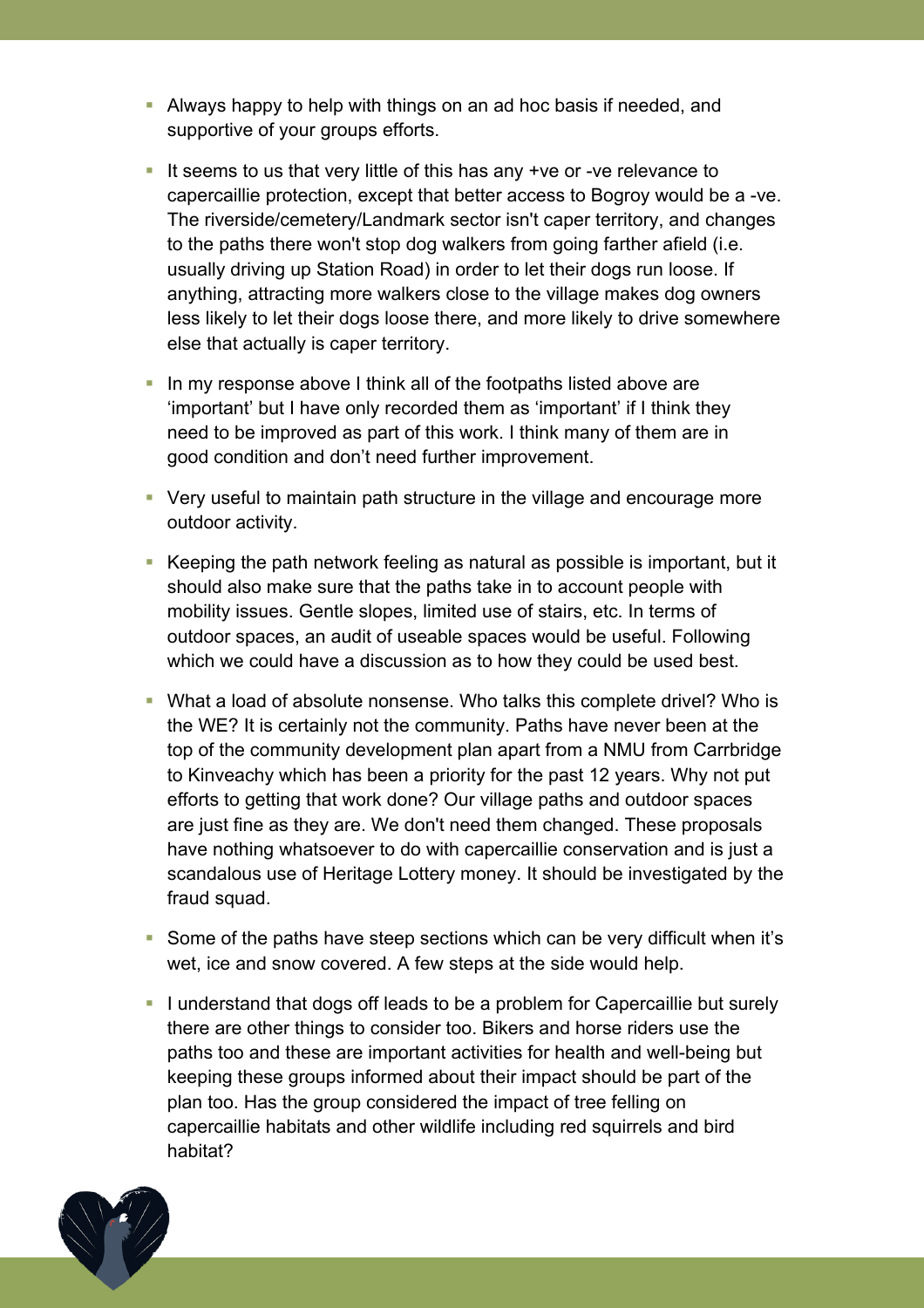- Carrbridge has developed around woodlands but over the last few years the felling has been carried out on every side of the village and the creation of an industrial car park at the back of Landmark. We are about to see more trees lost when Tulloch Housing start to build.
- § Congratulations for initiating this survey. I cannot help but feel this initiative is diving into a perceived solution prior to really understanding the wider issues that exist around the village that require to be addressed.
- The need for a strategic review of our public space is clearly exampled at the bridge. There we have a mix of inadequate signage that does nothing for the village and do not coordinate with entrance signs and current path signage. I would much prefer this initiative on path entrances being tied into a wider review of our public spaces, paths, and signage and how we share the immediate space around the village with commercial neighbours.
- Better entrances are needed as described however the fact remains the path infrastructure is failing. To tempt more people to the woods around the village will: compound degradation and result in significant levels of disappointment as to the quality of the network 'tempted into'. Path conditions may be further degraded with additional footfall and of course the growing population of the village.
- The path network has come under assault in the past 3-5 years and reminds us we live in an industrial area. The forestry thinning works have left scarred and changed landscapes with paths and the community being left with degraded path assets after each section of work. The paths towards the railway line from Landmark tower regularly flood at points left un-reinstated. The prime example being the collapsed sleeper bridge (and inadequately remedied by Seafield) along the railway line section. This is compounded by the damming effect on natural flow lines by heavy tractor wheel trenches resulting in regular flooding leading to path degradation and braiding of the edges. In addition, we are left with more regular flooding at the Landmark entrance by the substation due to the run-off drainage from the overflow Landmark car park. Only in the last week has heavy digger movements along the path by the Tower left rutted puddled and muddied path! Beyond these very identifiable sites there are some 20+ locations that regularly flood. Seasonal weather, increasing footfall, bike traffic and horse traffic leave many areas very muddy and very unpleasant to walk through.